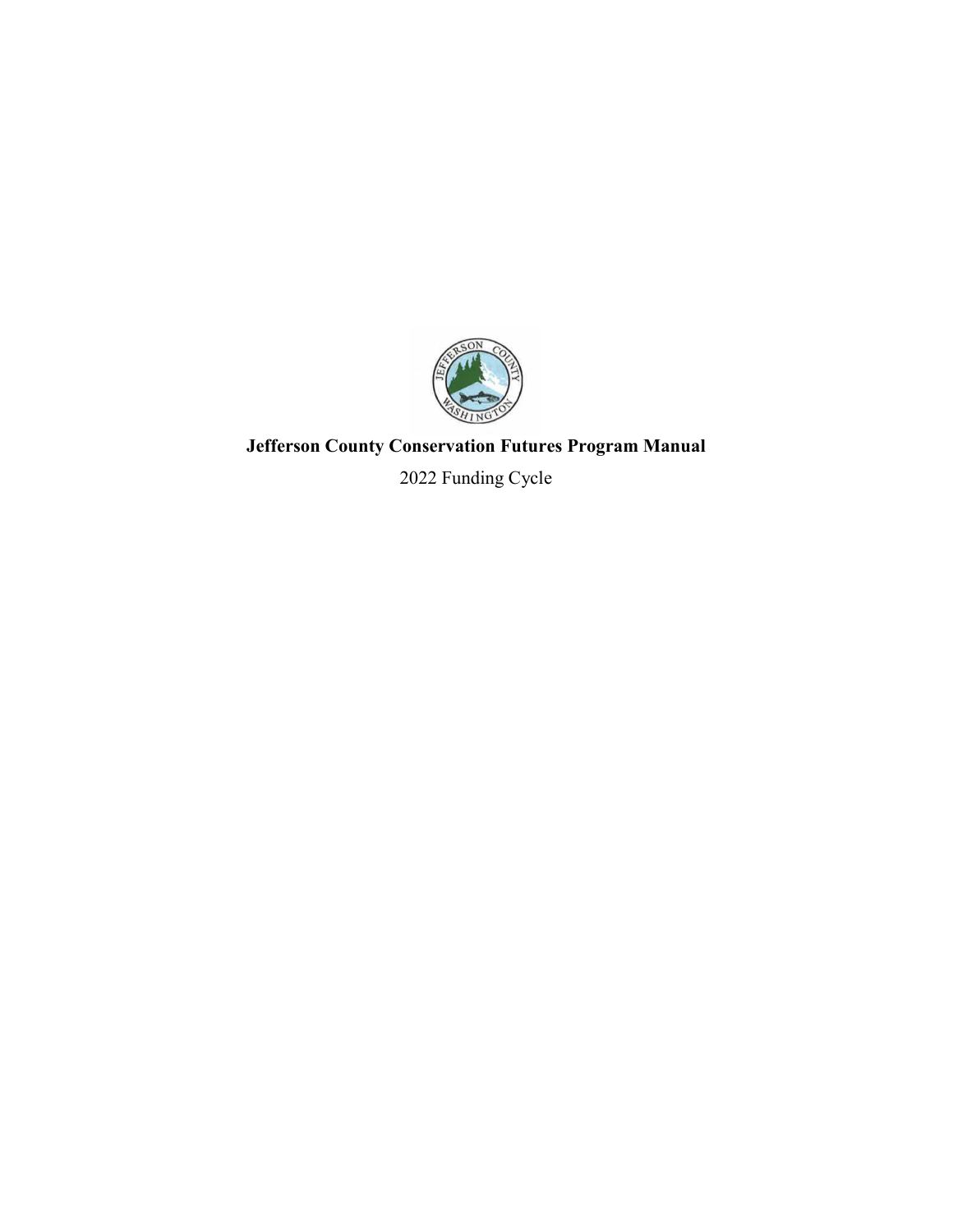# **Jefferson County Conservation Futures Program Manual 2022 Funding Cycle**

#### **Mission of the Conservation Futures Program**

The mission of the Jefferson County Conservation Futures Program is to provide a system of public open spaces, those open spaces being necessary for the health, welfare, benefit and safety of the residents of Jefferson County and the maintenance of Jefferson County as a desirable place to live, visit and locate businesses.

#### **Conservation Futures Citizen's Oversight Committee Membership** (as of November 30, 2021)

Phil Andrus, Citizen, District #2 Mary Biskup, Citizen, District #1 Scott Brinton, Interest – Agriculture Vacant, Citizen, District #3 Guy Dobyns, Citizen, District #3 Joanne Pontrello, Citizen, District #2 Rob Harbour, Interest – Working Lands Richard Jahnke, Interest – Coastal Areas Craig Schrader, Interest – Climate Change Lorna Smith, Interest – Ecotourism Dave Seabrook, Interest – Food Security Ron Rempel – Wildlife Conservation Biology David Wilkinson, Citizen, District #1

#### **Table of Contents**

| Conservation Futures Citizen Oversight Committee (CF Committee)4                                    |
|-----------------------------------------------------------------------------------------------------|
|                                                                                                     |
|                                                                                                     |
|                                                                                                     |
|                                                                                                     |
|                                                                                                     |
|                                                                                                     |
|                                                                                                     |
|                                                                                                     |
|                                                                                                     |
|                                                                                                     |
|                                                                                                     |
|                                                                                                     |
|                                                                                                     |
| Project Agreement Template                                                                          |
| <b>Annual Report Form Template</b>                                                                  |
| Please note: The 2022 CF Application and Scoresheet are available separately from program<br>staff. |
|                                                                                                     |
|                                                                                                     |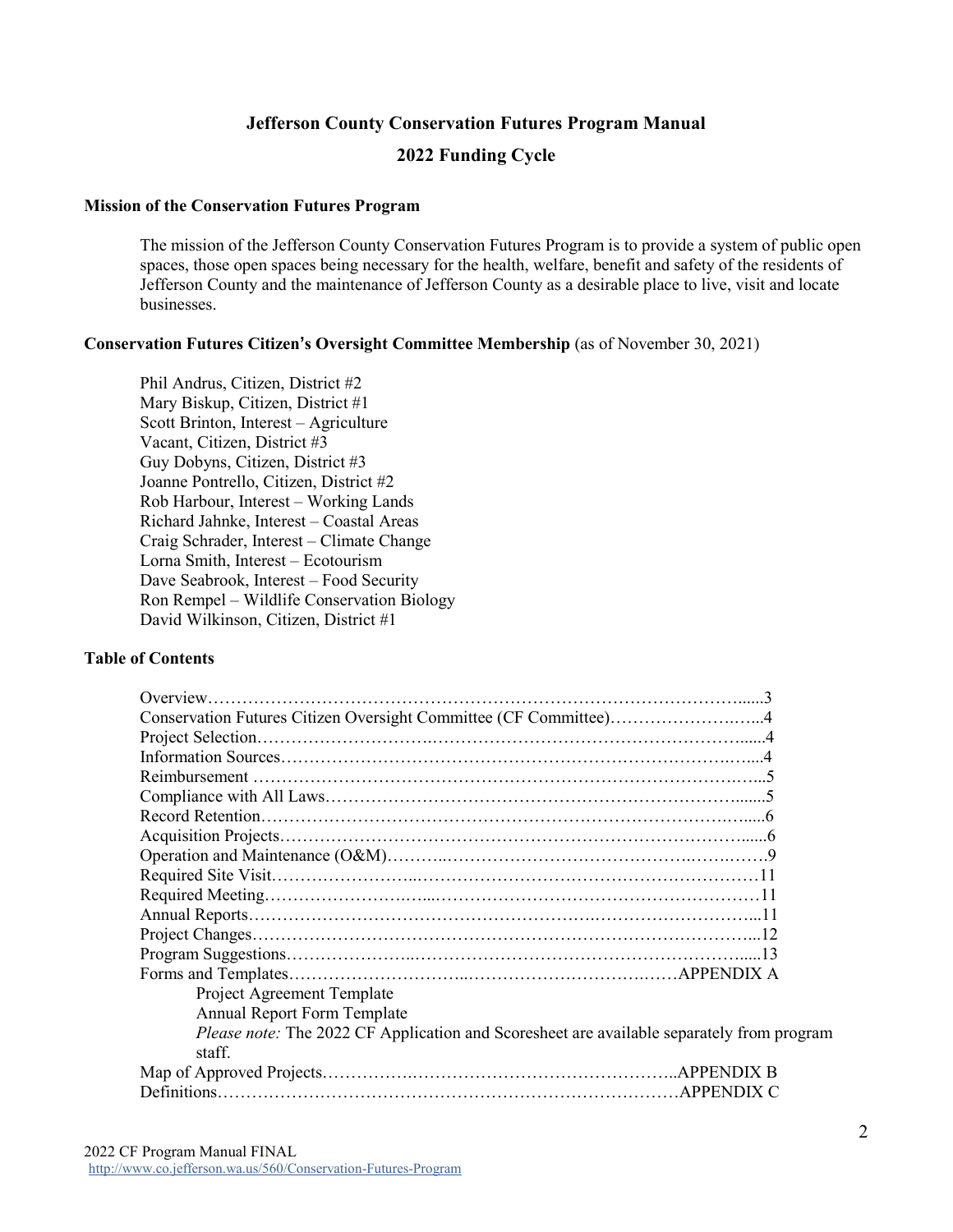#### **Overview**

Jefferson County welcomes your application to the Conservation Futures Program (CF Program). Please do not hesitate to contact the program coordinator at Jefferson County Public Health with questions at Ph: 360/379-4498 or [tpokorny@co.jefferson.wa.us.](mailto:tpokorny@co.jefferson.wa.us) The Conservation Futures Program website address is [http://www.co.jefferson.wa.us/commissioners/Conservation/conservation.asp.](http://www.co.jefferson.wa.us/commissioners/Conservation/conservation.asp)

In July 2002, the county commissioners approved the Conservation Futures Ordinance, Jefferson County Code Section 3.08, in accordance with the Revised Code of Washington (RCW) Chapter 84.34. The ordinance establishes goals for the county's Conservation Futures Program and an allocation process for the conservation futures tax levy.

The purpose of the CF Program is to acquire open space lands, including green spaces, greenbelts, fish and wildlife habitat, trail rights-of-ways, agricultural land and timber land (as those terms are defined in Ch. 84.34 RCW). Projects may include fee-simple or any lesser interest or development right with respect to real property as well as operation and maintenance ( $O \& M$ ) activities. O  $\& M$  projects must be linked to a past, or proposed, CF-funded acquisition.

A minimum 50% match is required for all project types. Match must be cash, land trades, the value of land to be traded, or other open spaces linked to the property under application. Open space, wildlife habitat, agricultural and timber lands are all eligible. The project sponsor must sign a grant agreement with the county (see **Appendix A**). County code (JCC 03.08.030(10)) requires that properties or easements be held by public entities or others as defined in RCW 84.34.210. Government entities may choose to share title of a property with a non-profit nature conservancy corporation or association. Public open spaces must be available on the same conditions to all residents of the county for the benefit of Jefferson County residents and visitors. Applicants for projects may include the county, municipalities, park districts, state or federal agencies, private non-profit corporations or associations, and private individuals.

Project applicants must be represented by a local sponsoring organization based in Jefferson County. Potential sponsors include local governments, special purpose districts and non-profit corporations. A list of potential sponsors is available by contacting program staff. A project sponsor is responsible for the content and submission of the application, organizing and hosting a site visit, making a formal project presentation to the CF Committee, the stewardship plan and its implementation, and all County contracting, reporting, and reimbursement requirements.

Available funding is announced early in the calendar year and applications are provided by Jefferson County Public Health. Conservation Futures Fund monies can be the collateral, revenue stream or security for long-term financing (typically bonds) in a manner consistent with law. Public workshop(s) may be held prior to the start of the funding round and are available by request throughout the year. The program coordinator is always available to answer questions from sponsors, applicants, and interested parties.

This funding cycle, applications will be due Friday, March 25th, 2022 and sponsors host site visits and present projects to the CF Committee later in March and in April. Information about the application period is posted on the program website, announced in local newspapers and via email, and available by contacting the program coordinator. In April or May, the CF Committee meets to rank projects, determine recommended funding levels, and compose its overall recommendations to the Board of County Commissioners (BoCC). The BoCC typically makes award determinations in July. Funding for reimbursement is generally not available until August or later. At least every other year, the BoCC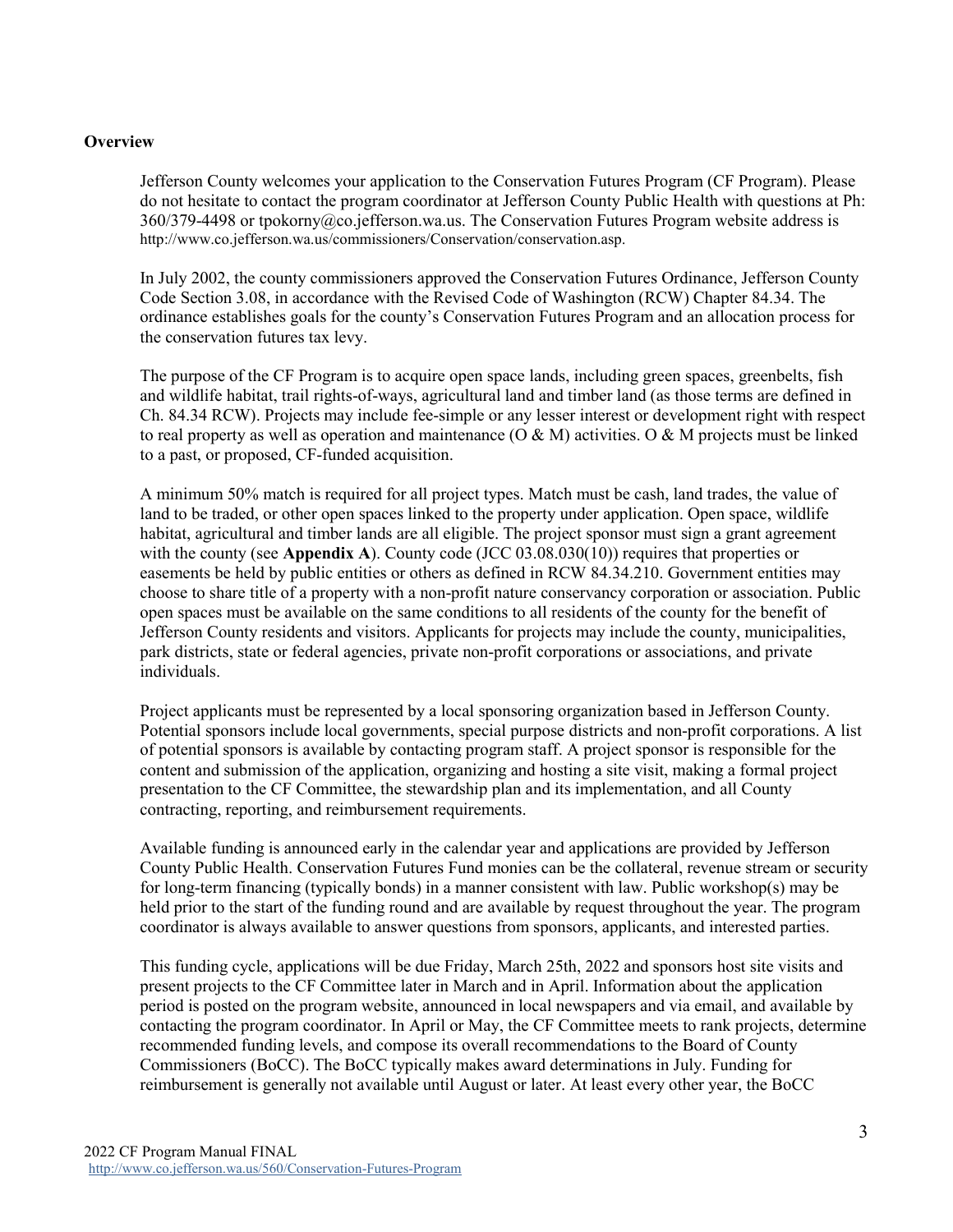reviews the priorities of the Conservation Futures Program and the project ranking process. All meetings of the Conservation Futures Committee are open to the public. Citizens are encouraged to attend.

#### **Conservation Futures Citizen Oversight Committee (CF Committee)**

The CF Committee membership is intended to reflect a broad spectrum of interests and expertise. It includes at least two individuals from each commissioner district and at least nine citizens total. Anyone interested in applying for a seat on the committee is encouraged to contact the Board of County Commissioners Office (jeffbocc@co.jefferson.wa.us) and/or the program coordinator at Public Health.

#### **Project Selection**

The CF Committee scores and ranks project applications according to criteria designed to reflect the priorities expressed in the Jefferson County Code Section 03.08.040. This evaluation process has five (5) distinct phases as follows:

- 1. Written project application: Each CF Committee member (CFCM) independently reads and assesses each application and prepares any necessary clarification questions.
- 2. Site visits: Each CFCM **must** attend the project site visits (or view a video of the site visit). Questions may be posed by committee members and answered during this site visit or they may be held until the project presentations meeting.
- 3. Oral presentation of the project: Each sponsor and CFCM **must** attend this meeting during which the project sponsor(s) present their project(s)and answer questions posed by the committee members. Following the oral presentations, a deadline will be established for CFCMs to submit additional questions to applicants (via county staff). After this set deadline for additional questions, a second deadline will be established for the receipt of all answers from applicants. After this second deadline no further additional information may be requested, received or considered by the committee.
- 4. Submission of project score sheets: Each CFCM submits to the program coordinator a form for each project consisting of questions that ask how well, in the committee member's judgement, an applicant meets the criteria for approval and funding. The committee member assigns a numerical "score" (within a range predetermined by the CF Committee) for each of the questions and it is weighted by a predetermined multiplier. Individual scores for each project are recorded in a spreadsheet by the program coordinator. This spreadsheet is emailed to Committee members as soon as all the scores are available and entered as soon as possible ahead of the meeting to rank projects.
- 5. During the meeting to rank projects, Committee members will have an opportunity to ask questions of each other about scoring choices and interpretations of specific questions and may adjust their scores as desired. Afterwards, a committee composite "score", for each project application is obtained by taking the average of the "scores". If a project application's composite "score" is 70% of the total possible numerical value for a project "score" or greater, the project is considered worthy of funding (i.e. eligible for). Projects "scoring" below 70% of the total possible numerical value for a project "score" are not considered for funding unless compelling reasons for funding arise in the final evaluation phase.
- 6. Ranking and recommendation for funding of project applications: Each project application judged eligible in phase #4 is discussed, bringing into focus information garnered from phases 1 through 4 and in light of current funds available to the cycle. All project applications are compared and a final ranking and funding recommendation may be determined for each of the project applications and submitted to the Board of County Commissioners in a memo from the CF Committee chair or vice chair. The Committee will provide justification to the Commissioners for any and all changes from the numerical ranked order.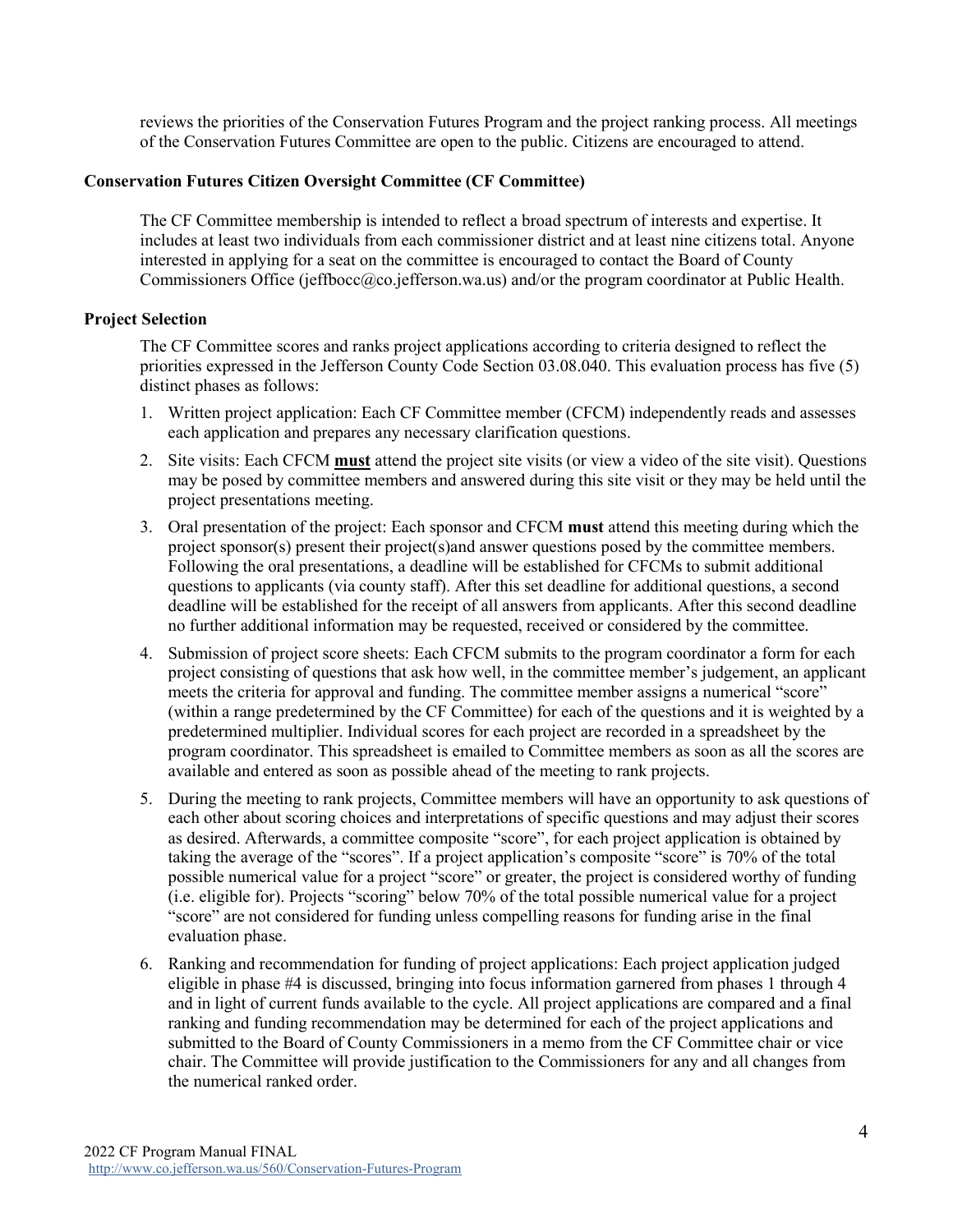#### **Information Sources**

The Conservation Futures Program is administered by the Commissioners' Office with assistance from Public Health. Please note that the information contained in this manual does not supersede the statutes governing the Jefferson County Conservation Futures Fund and Program, and should be read in conjunction with them.

Relevant sections of law are found in Revised Code of Washington, Chapter 84.34 (RCW 84.34) and the Jefferson County Code (JCC 03.08).

To access RCW 84.34 online, visit https://app.leg.wa.gov/rcw.The Jefferson County Code is available online at http://www.codepublishing.com/WA/JeffersonCounty.

Contact the program coordinator at ph: 360/379-4498, fax: 360/379-4487 or email [tpokorny@co.jefferson.wa.us.](mailto:tpokorny@co.jefferson.wa.us)

#### **Reimbursement**

All grants are funded by the Jefferson County Conservation Futures tax levy. After a public hearing is held, one or more project award resolutions may be passed by the Board of County Commissioners, usually in June or July. Project agreement(s) (**Appendix A**) between the County and the project sponsor are then developed to include the full scope of work as described in the original or updated application. A final draft grant deed of conservation easement or statutory warranty deed is requested to serve as an attachment to the agreement along with the project application and that year's program manual.

Except in the case of escrow payments, sponsors must expend their own funds on eligible and allowable expenditures prior to requesting reimbursement. With sufficient lead time, an approved settlement statement, the qualifying property appraisal, and the required documentation of the matching contribution, CF funds may be made available to the title company shortly before closing for the direct costs of property acquisition. Please discuss dates for closings with the program coordinator to help ensure that grant funds are ready and available when needed.

The project sponsor will commit to providing a matching contribution consistent with the project application, and no less than the amount of conservation futures funds awarded to the project, before conservation futures tax funds are reimbursed to that sponsor. This contribution may consist of:

- cash
- land trades if the valuation of the land to be traded is established by a valuation arising from an appraisal generated by a Washington State Certified Licensed Appraiser (Member of the Appraisal Institute MAI);
- the cash value of the land to be traded, excluding Jefferson County conservation futures contributions; or
- other open spaces acquired within the previous two years that is situated either directly adjacent to or could, in the sole discretion of the county, be directly linked to the property under application.
- cost of appraisal, title insurance, closing costs, and other miscellaneous fees (*See JCC 3.08.030(5)*.)

Deeds and conservation easement documents must be recorded by the Jefferson County Auditor's Office within 30 days of closing.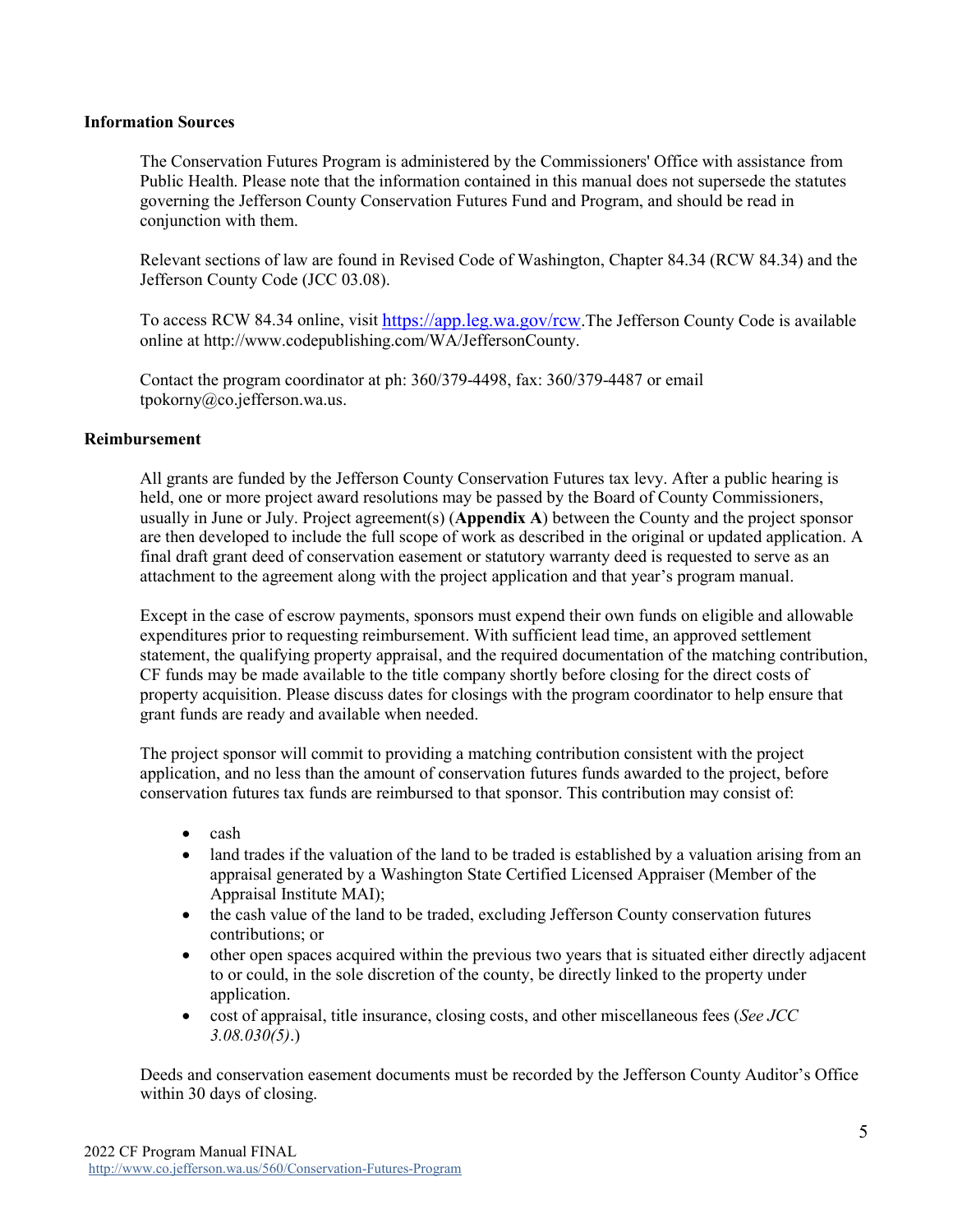If matching funds are not secured within three years, the project may be required to re-apply.

Conservation Futures language pre-approved by Jefferson County is required to be included in conservation easement documents or statutory warranty deeds in order to ensure adequate protections for project and match properties, and the public interest, in perpetuity.

#### **Compliance with All Laws**

Project sponsors shall comply fully with the project agreement, grant program policies, County policies and all applicable federal, state and local laws, orders, regulations and permits.

#### **Record Retention/Public Records Act**

The project sponsor shall retain all books, records, documents, data and other materials relevant to the agreement for a minimum of ten (10) years after the completion of the project. Documents related to the expenditure of CF funds, by way of example only, purchase and sale agreements, settlement documents, invoices, e-mails, expert reports and/or appraisals, are Public Records subject to disclosure in accordance with the Public Records Act, Ch. 42.56 RCW, if requested by a citizen or entity. All meetings and activities of the CF Committee are subject to the Open Public Meetings Act, Ch. 42.30 RCW. The public is always invited and encouraged to attend. Two observer comment periods are included in each agenda.

#### **Acquisition Projects**

Project applications for the acquisition of property must meet the following threshold criteria in order to be considered for funding. Each application will receive an initial screening to make sure that it is in compliance. Applicants are encouraged to submit pertinent materials and documents, as appropriate, in addition to those items required. Multi-year acquisition projects are permitted but require additional justification.

#### *Project Eligibility*

- Proposed acquisitions must have a willing seller.
- The property, or property right, must be eligible for purchase as defined by state law, RCW 84. 34.210 (i.e. "…protect, preserve, maintain, improve, restore, limit the future use of, or otherwise conserve, selected open space land, farm and agricultural land, and timber land…").
- \_\_ Conservation Futures funds **cannot** be used to acquire property, or a property right, that will be used for active recreation purposes (including but not limited to sports fields, playgrounds, recreation centers, swimming beaches or pools, motorized boat launches).
- \_\_ Conservation Futures funds **cannot** be used for passive development of a site. For the purposes of this application, passive improvements include, but are not limited to, trails, interpretive centers, viewpoints, picnic areas, access, restrooms, landscaping and parking.

#### *Applicant Eligibility*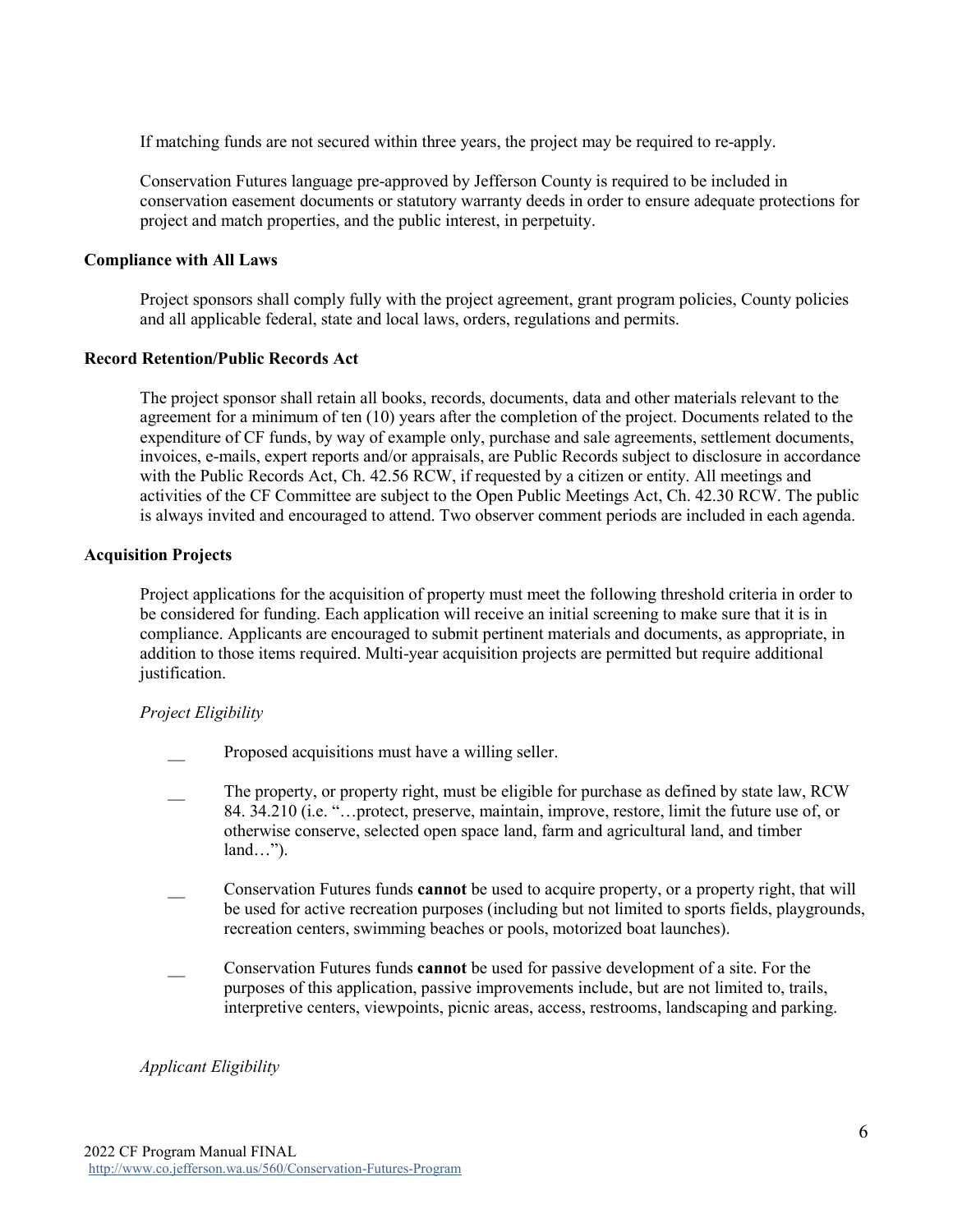Eligible applicants include the County, municipalities, Park Districts, State or federal agencies, private non-profit corporations or associations, and private individuals.

#### *Sponsor Eligibility*

All applicants must have a local sponsor. Eligible sponsors include county, municipalities, park districts, or private non-profit corporations based in Jefferson County. A current, but not necessarily comprehensive, list of eligible local sponsors may be requested from program staff.

#### *Eligible Capital Project Expenditures: (See also JCC 3.080.030(7))*

Capital project expenditures or match may include:

- \_\_Costs of acquiring real property, including interests in real property
- Cost of related relocation of eligible occupants (includes administration)
- \_\_Cost of appraisal
- \_\_Cost of appraisal review
- \_\_Cost of title insurance
- \_\_Closing costs
- \_\_Pro rata real estate taxes
- \_\_Recording fees
- \_\_Compensating tax
- \_\_Hazardous waste substances reports
- Directly related staff and administrative costs (These are limited to 5% of the total cost of the project.)
- Related legal costs excluding the cost of preparing application for conservation futures funds.
- Baseline documentation
- \_\_Boundary survey
- \_\_Cultural resources review (survey, excavation, on-site monitoring and data recovery)

Conservation futures tax levy funds may not be used to acquire any real property or interest in real property therein through the exercise of the power of eminent domain.

#### *Stewardship Plan*

Prior to reimbursement, sponsors must provide a stewardship plan that describes how the property, or property right, will be maintained over time. Costs for stewardship plans are eligible for operations and maintenance reimbursement only under "Special Reports" (not as a capital acquisition expense).

#### *Title Report and Title Insurance*

Please make county staff aware of issues that could affect the title report and provide updates as they are generated. A title report and title insurance are to be issued in conjunction with the property transaction.

#### *Appraisals*

Successful applicants must provide an independent appraisal (standard, narrative or M.A.I.) from a Washington State Certified Licensed Appraiser if the estimate of value exceeds the assessed value at the time that reimbursement is requested. In no case shall conservation futures funds dispersed exceed the grant amount awarded by the BoCC. No appraisal is required for properties assessed at \$20,000 or less.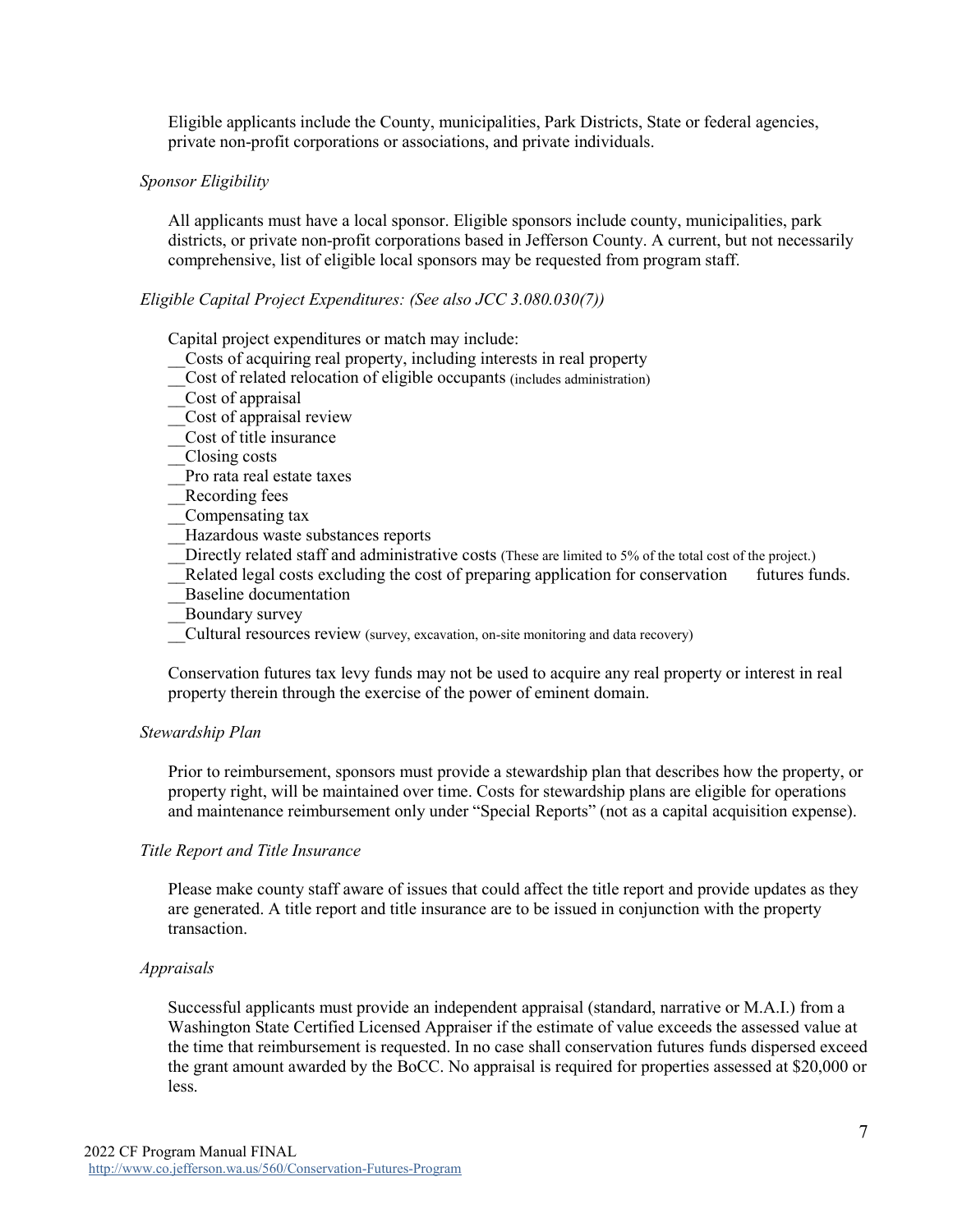The appraisal must:

- be no more than 1 year old. A Supplemental Update by the original appraiser may be required, at the discretion of the county, if the appraisal is more than six months old.
- include a current Title Report provided at the time of the most current appraisal or update.
- if timber, mineral or aquatic resources are to be included as value to the appraisal, then the appraisal shall include a separate timber, mineral or aquatic resources evaluation of value, *or*
- \_\_ an opinion of value from a qualified representative of the real estate industry or recent valuation from the Jefferson County Assessor's Office may be used when the total assessed value does not exceed \$20,000.

#### *Review Appraisals*

No appraisal review is required of the sponsor by the CF program. However, the CF Committee and/or the county may choose to select an appraisal for independent review for any reason.

#### *Project Implementation*

At the time of purchase or the signing of a "purchase and sale agreement", the appraisal must be no more than a year old unless an extended period is requested and approved by the county, up to a total of 18 months.

#### *Application and Attachment Requirements for Acquisition Projects*

All materials must be submitted electronically as one or more PDF files to [tpokorny@co.jefferson.wa.us:](mailto:tpokorny@co.jefferson.wa.us)

- Proof of Willing Seller: A "Willing Seller" letter confirming that the current owner of the property proposed for acquisition is willing to sell.
- Estimate of Value: A county assessment, certified appraisal of value, and/or an estimate of value from the project sponsor.
- Site Location Map: On a Jefferson County base map, or on a map of the sponsoring agency's jurisdictional boundaries, clearly identify the location of the proposed acquisition.
- Project Boundary Map: On a quarter-section map or other map of sufficiently large scale, identify the boundaries of the proposed project.
- Color Images: Provide six (6) different views of the property proposed for acquisition.
- The images should show vegetation, terrain, waterfront, man-made features, access roads, wetlands, unique characteristics, etc. Please include captions and an aerial view, if available.
- Development Plan or Narrative: Provide a schematic or master plan map of the project site showing proposed uses and improvements, if applicable.
- \_\_ In addition, if the application sponsor is a private non-profit organization, attachments must also include:
	- Proof of  $501(c)(3)$  Status
	- \_\_Current Budget
	- \_\_Board Roster
	- \_\_Organization Chart or Staff Roster
	- \_\_Most Recent Financial Statements (audited if possible)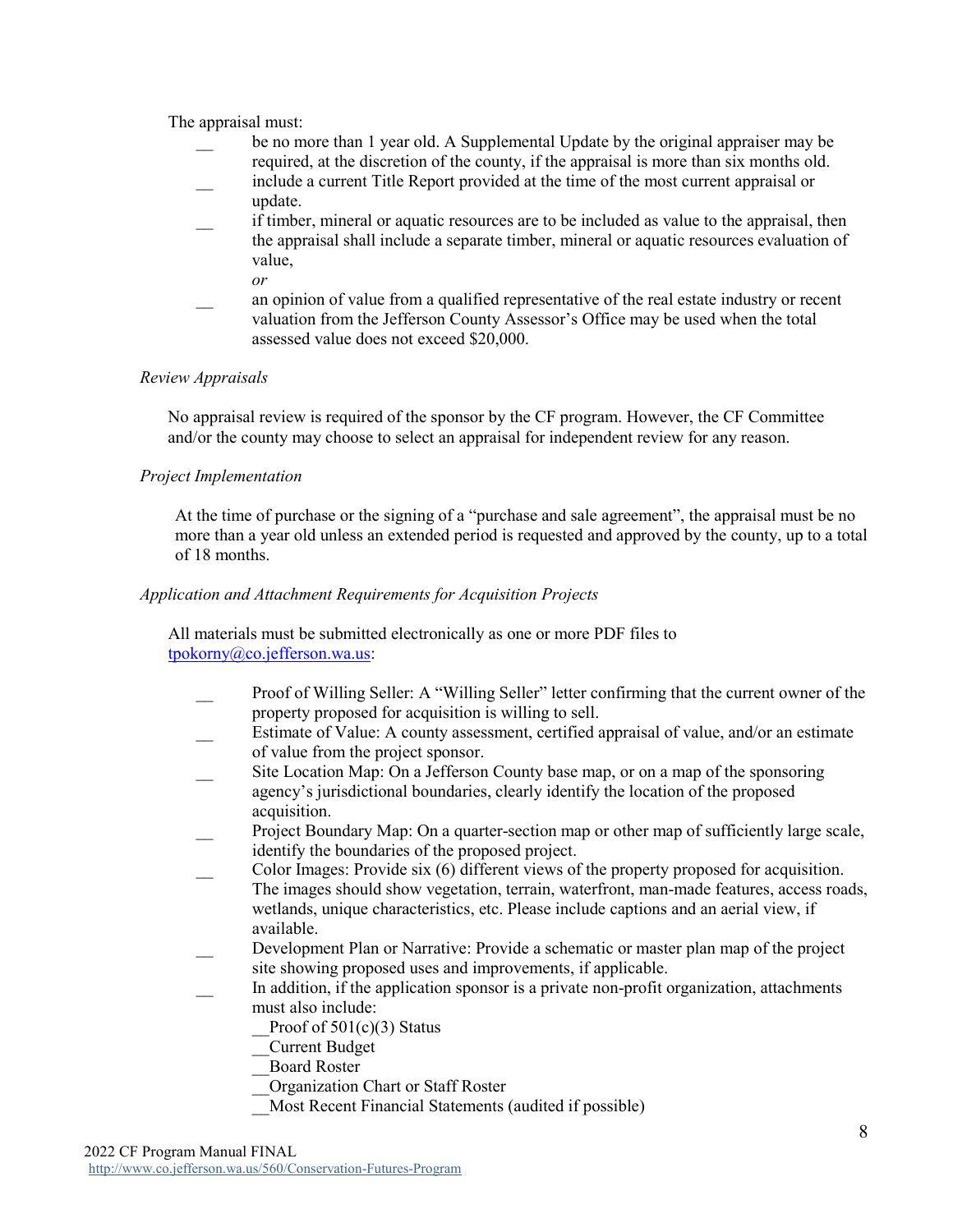\_\_Copy of minutes or resolution documenting official action to submit application for proposed acquisition. If more than one project is submitted from the same sponsor, the minutes or resolution should indicate the project priority and how it was determined.

#### **Combination Acquisition/O & M Projects**

Projects that involve acquisition and  $O \& M$  expenses are allowed and require that both sets of application materials be submitted

#### **Operations and Maintenance Projects (combination or standalone)**

#### *Statement of Priority with regard to standalone O & M projects*

Due to the urgent need to protect farm, forest, habitat, and open space lands, the current priority of the Conservation Futures program is to fund high quality acquisition projects. Operations and Maintenance funding for completed acquisition projects may be approved in exceptional cases, when funding is available.

#### *Availability of Funds for O & M*

Only projects that are acquired using conservation futures funds are eligible for  $\alpha \& M$  funding. Requests for O & M funding should not exceed the available limit (consult with program staff). Approved disbursements for operation and maintenance of interests in real property purchased with conservation futures tax levy monies shall not in any particular year be greater than fifteen percent (15%) of the conservation futures tax levy monies raised in the preceding year.

#### *Project Eligibility*

Operation and maintenance funding may be used for any property to be acquired, or previously acquired, with Conservation Futures funds. Conservation futures tax levy funds appropriated for O  $\&$ M or interests in real property shall not supplant or replace any existing funding for maintenance and operation of parks and recreational lands.

#### *Applicant Eligibility*

Eligible applicants include the County, municipalities, Park Districts, State or federal agencies, private non-profit corporations or associations, and private individuals.

#### *Sponsor Eligibility*

All applicants must have a local sponsor. Eligible sponsors include the County, municipalities, Park Districts, or private non-profit corporations based in Jefferson County.

*Eligible Operations & Maintenance Expenditures – Please note: (with acquisition request or standalone for* past projects) - Please note: Total O & M awards are limited to 15% of the revenue to the Conservation Futures Fund in the *previous year.*

Operations & Maintenance expenditures or match may include, but are not limited to: \_\_Cultural resources review (survey, excavation, on-site monitoring and data recovery) \_\_Demolition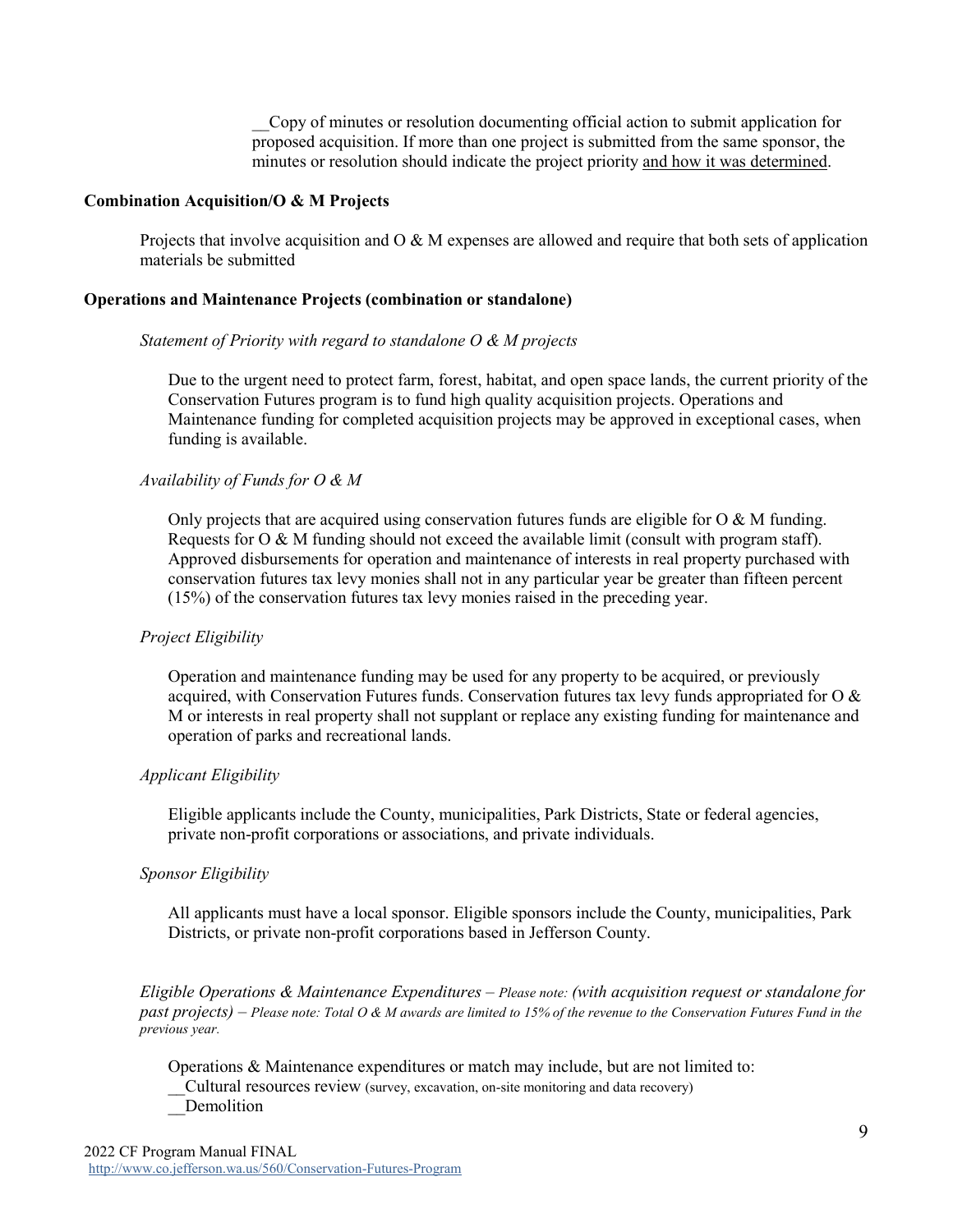Fencing (if needed for public safety or resource protection)

\_\_Noxious weed control

\_\_Signage

Special site-specific reports (e.g. stewardship reports)

\_\_Wetland identification and/or delineation

#### *Application and Attachment Requirements for O & M Projects*

All requested materials must accompany the application upon submission. If an item is irrelevant to the project at hand, please explain why this is so.

- Narrative description of how the requested funds will support specific O & M activities; what problems or stewardship needs will be addressed by the project; how the proposed O & M activities will help implement the current Stewardship Plan for the site; probable phasing of project activities; and other information that will help describe the need for and scope of the project.
- Simple budget describing how requested funds will be used and the source of matching funds.
- Site Location Map: On a Jefferson County base map, or on a map of the sponsoring agency's jurisdictional boundaries, clearly identify the location of the proposed activities.
- Project Boundary Map: On a Quarter-section map or other map of sufficiently large scale, identify the boundaries of the proposed project.
- Color Images: Provide images of portions of the property proposed for  $O & M$  activities. Please include captions, if available.
- \_\_ Plan, map, or aerial photo of the project site showing proposed areas of maintenance or improvements, if applicable.
- Copy of minutes or resolution documenting official action of project sponsor to submit application for project funding. If more than one project is submitted from the same sponsor, the minutes or resolution should indicate the project priority and how it was determined.

### *Documentation of Match*

A match contribution that equals the percentage of the project promised in the project application (no less than50%) must be documented with each invoice. Match guidelines are identical for acquisition and  $\overline{O} \& M$  proposals. In-kind labor cannot be used as match. An expenditure summary that provides the following information must accompany billing:

- 1) Date the payment was made.
- 2) The vendor and/or employee to whom the payment was made.
- 3) A description of what was purchased or what work and/or services were performed; provide a description of what service or work was performed for the payroll costs or by the subcontractor.

### *Reporting*

Any project sponsor receiving  $\overline{O} \& M$  funds is required to submit a report each December until those funds are expended.

*Application and Attachment Requirements for O&M Projects*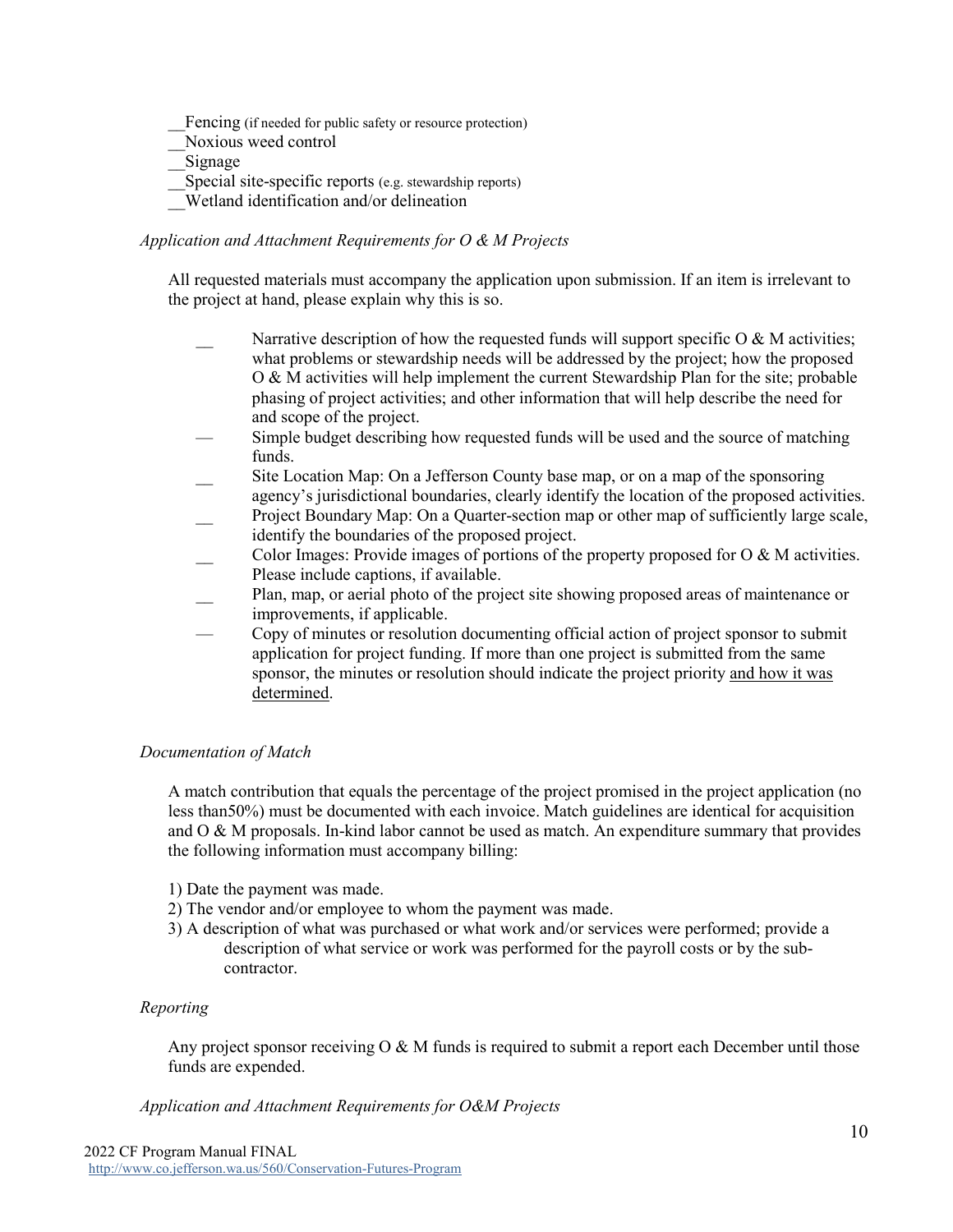To apply for O & M funding for a project previously purchased using CF Funds, use the standard application form. In question #1, refer to the original project title and year that the project was approved followed by "O & M Request Only". If you feel that a question is irrelevant to the project at hand, please answer "N/A".

#### **Required Site Visit**

Project sponsors are asked to host the CF Committee on project site visit(s) and, beforehand, to obtain written permission from the landowner for a county employee to take photographs and make an unrestricted video recording of the project area. These materials are used to inform any CF Committee members not in attendance at the site visit(s) due to health considerations or other needs. The images will be kept on file and discoverable under the Open Public Records Act. If necessary, due to health and safety or other considerations, the project sponsor will arrange for one or two County employees to tape the video in the absence of any CF Committee members.

#### **Required Meeting**

The sponsor must request and reserve the date that the CF Committee will meet to hear project presentations. The sponsor should attend the meeting in person, if possible, and make a presentation that begins with an introductory project description and ideally is organized according to the sequence of questions listed on the Score Sheet. CF Committee members are required to participate in both the project presentation and ranking meetings as well as the site visit (or view the site visit video) in order to be eligible to participate in funding recommendations.

#### **Annual Reports**

Sponsors are required to submit an annual report by December 31<sup>st</sup> every year from the date of award until three years after the CF funds are disbursed. Sponsors receiving O&M funds will also submit an annual report for each year that O&M funds are expended. An annual report template is included with this manual and will be provided to the project sponsor electronically. The progress report must address changes in the project focus or purpose, progress in obtaining matching funding, and stewardship and maintenance, as applicable. Project sponsors may demonstrate their long-term stewardship success or management of projects by submitting their site inspection reports annually.

#### **Reports**

At their discretion, sponsors may provide annual reports to the CF Committee based on their own monitoring documents. After five years, if no information is received about a project, the Committee is more likely to request information about long-term monitoring activities.

#### **Project Changes**

Project sponsors are expected to implement funded projects as described in their application to the CFF. However, occasional changes may be necessary. This section describes the process by which a project sponsor can initiate a request for change. A change occurs whenever the language contained in the application to the Conservation Futures Fund no longer accurately or fully describes the project.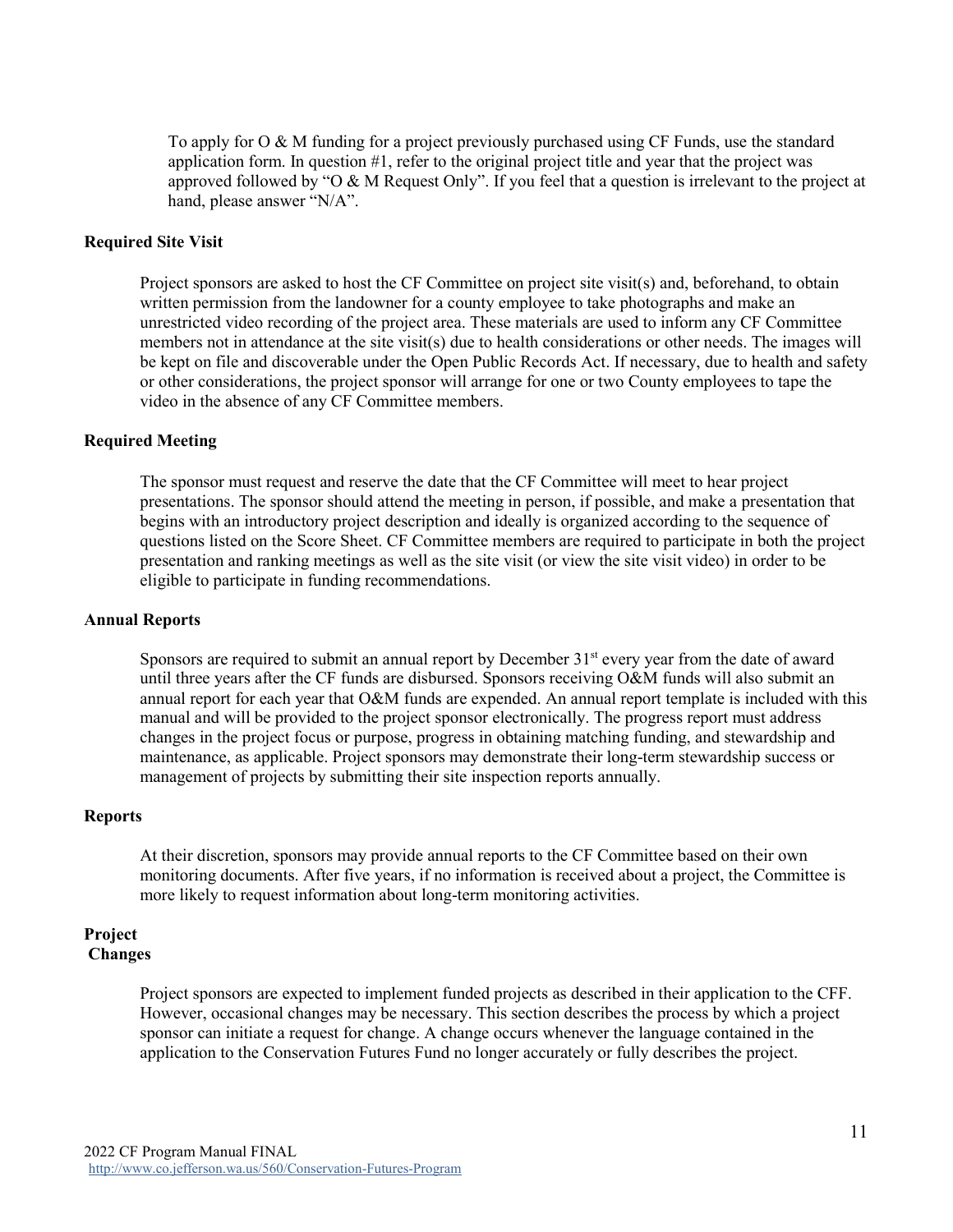A proposed project change, such as a cost increase, parcel substitution or removal, or change in funding category (acquisition or  $O & M$ ) or match ratio, requires that the CF Committee first develop a recommendation for the BoCC to consider.

The Committee prefers that project change requests be presented as follows:

- 1. Send a "letter", addressed to the CF Committee and Board of County Commissioners, in an email to the program coordinator describing the desired change(s) and need for it/them in as much detail as possible. Also, characterize the level of urgency for addressing the possible change. If at all possible, provide this information at least two weeks ahead of the next scheduled full committee meeting for possible inclusion on the draft agenda.
- 2. Reflect the proposed change in a Microsoft Word version of the original conservation futures application, and the County/Sponsor resolution or agreement (as applicable), using Track Changes. Label new attachments with the current date. Attach the document(s) to the email described above.
- 3. When the change request is included on a draft agenda, the sponsor should make every effort to attend that meeting in person or by phone/internet.
- 4. If the need for change is urgent, the Chair may call a special, ad hoc, meeting. However, such a meeting requires that a quorum of committee members is available to approve any recommendation to the BoCC.
- 5. The following requests are considered particularly significant:
	- a. Parcel substitution or removal
	- b. Increase in funding amount
	- c. Reduction in percentage match
	- d. Loss of conservation value
	- e. Change in funding category (acquisition and/or O&M)

#### The CF Committee shall:

- 1. Review the request for change and ask questions of the project sponsor, as needed.
- 2. Engage in discussion about the proposed change.
- 3. Formulate and vote, consistent with the bylaws, on a motion to accomplish one or more of the following:
	- a. Draft a statement to recommend the change for approval by the BoCC in its current form
	- b. Ask the project sponsor to revise and resubmit the change request for a future meeting
	- c. Reject the change and submit a statement to the BoCC to accompany the request

#### Staff shall:

- 1. Work with the project sponsor and Committee chair to refine or clarify the change request ahead of its presentation at the next Committee meeting, as needed.
- 2. Forward the change request and Committee recommendations to the BoCC for final determination at a regularly scheduled meeting.
- 3. Work with the Committee, and subcommittee(s) as applicable, to learn from the change and determine if related updates to program materials are needed.

#### **Program Suggestions**

Suggestions for program improvements are always welcome and may be provided to the Conservation Futures Committee by letter or email via the program coordinator at the contact information on page 3. Every CF Committee meeting also includes two public comment periods. Draft meeting agendas are posted on the program website.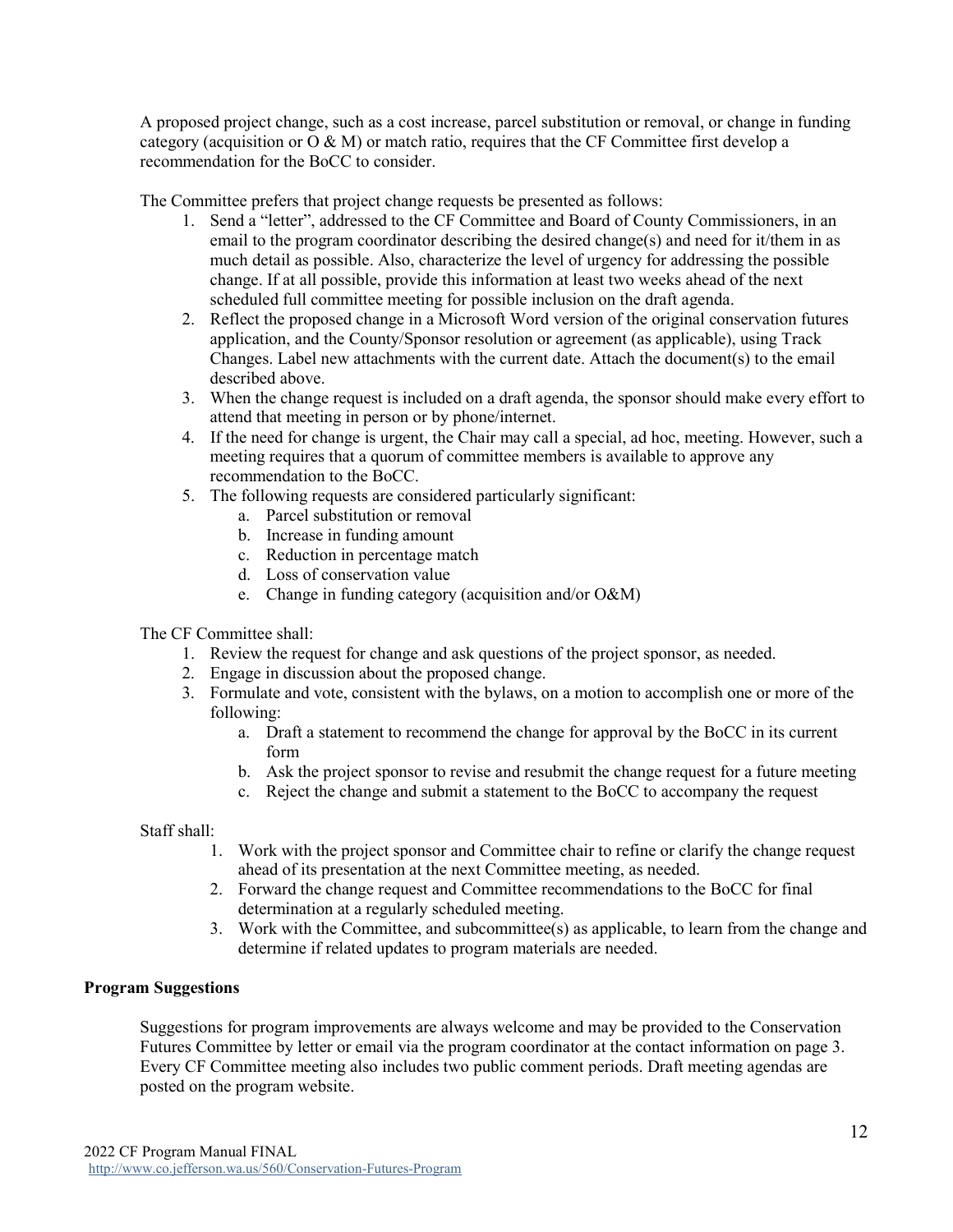## **Appendix A GRANT AGREEMENT TEMPLATES (INFORMATIONAL ONLY)**

#### **Fee Simple Acquisitions:**

# **JEFFERSON COUNTY CONSERVATION FUTURES PROGRAM PROJECT GRANT AGREEMENT**

**Project Sponsor: [**SPONSOR (UBI Number: xxx xxx xxx)] **Project Title: [**PROJECT] **Contract Number: [**xxxxxxx] **Approval: [**Resolution No.]

#### **1. Parties to this Agreement**

This Jefferson County Conservation Futures Program Project Grant Agreement (this Agreement) is entered into between Jefferson County (County), PO Box 1220, Port Townsend, Washington 98368 and **[NAME]** (Sponsor), [ADDRESS].

#### **2. Purpose of this Agreement**

This Agreement sets out the terms and conditions by which a grant is made through the Jefferson County Conservation Futures Fund, Chapter [3.08](https://www.codepublishing.com/WA/JeffersonCounty/#!/JeffersonCounty03/JeffersonCounty0308.html) of the Jefferson County Code (JCC), as approved by Resolution No. [NUMBER].

#### **3. Grant Administration**

The grant is administered by Jefferson County Public Health Department on behalf of the project Sponsor.

#### **4. Description of Project**

The subject project is described in the Scope of Work (**Appendix A**).

#### **5. Project Requirements**

[SPONSOR] shall implement a Conservation Futures Program project to acquire in fee simple title [NUMBER] via a statutory warranty deed of the parcels of land known in the records of the Jefferson County Assessor as APN#(s) [NUMBERS] (the Property), and as described in the [YEAR] Conservation Futures project application for [NAME] (**Exhibit B**) and [YEAR] Conservation Futures Program Manual (**Exhibit C**), and as authorized by Resolution [NUMBER] **(Exhibit D).** The statutory warranty deed shall prevent subdivision while allowing for native forest management and habitat protections, or as described in the project application. Language must be included in the statutory warranty deed to protect the County's interests and conservation values, including, at a minimum, the following:

*Grantee's costs of acquiring the Property were provided in part by grant funding from the Jefferson County Conservation Futures property tax authorized by Washington law. Grantee hereby agrees to be bound by Jefferson County Code (JCC) [3.08.030\(9\),](https://www.codepublishing.com/WA/JeffersonCounty/#!/JeffersonCounty03/JeffersonCounty0308.html) the uses authorized under RCW [84.34.230,](https://app.leg.wa.gov/rcw/default.aspx?cite=84.34.230) including the obligation to ensure the long-term conservation of the Property in accordance with the terms and conditions of the statutory warranty deed, and to obtain the consent of Jefferson County prior to any conveyance of any interest acquired hereby. Consistent with JCC [3.08.030\(9\),](https://www.codepublishing.com/WA/JeffersonCounty/#!/JeffersonCounty03/JeffersonCounty0308.html) the Property shall not be converted to a different use unless*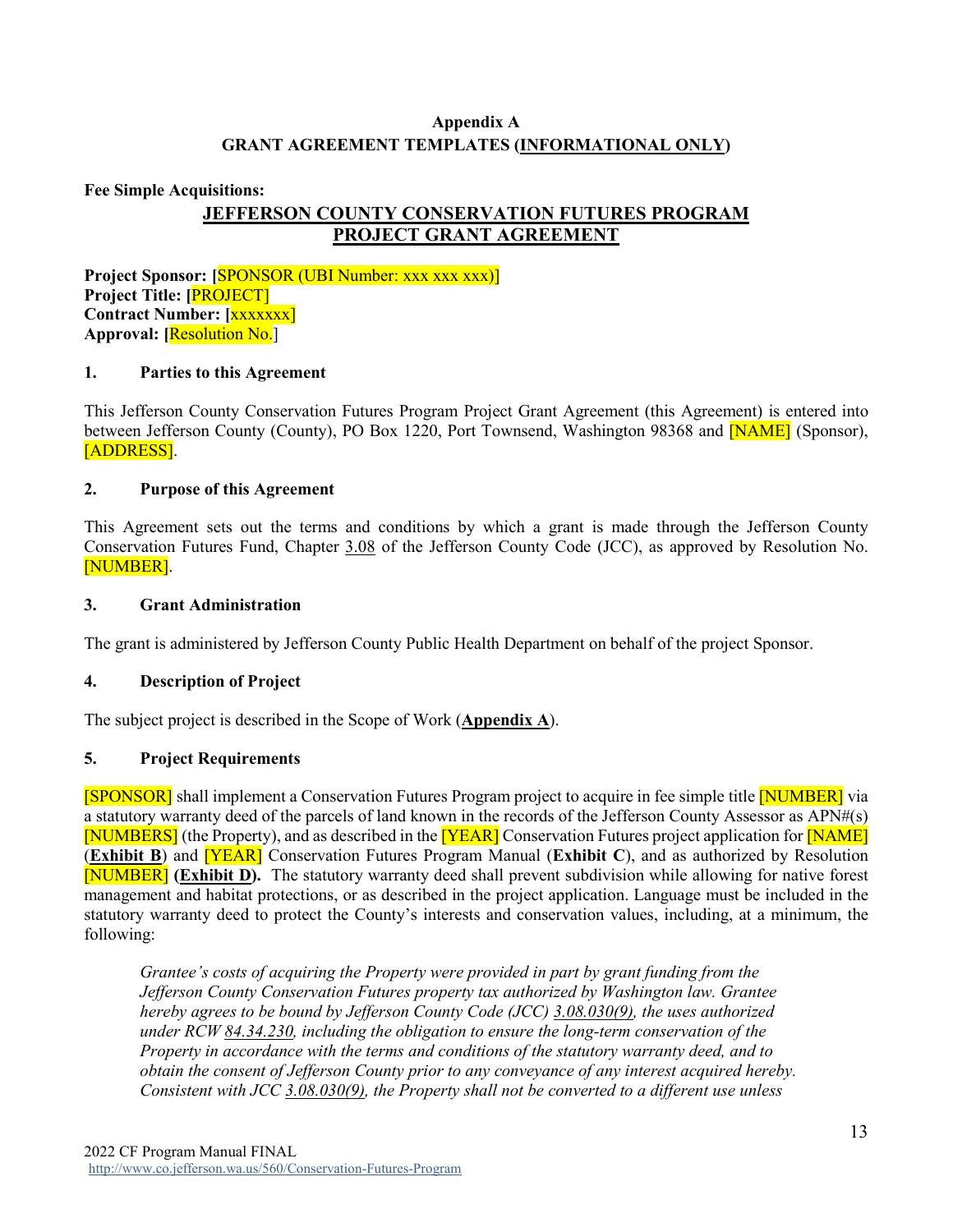*and only if other equivalent lands or interest in lands within Jefferson County are received by Grantee in exchange.*

### **6. Period of Performance**

The Project reimbursement period for acquisition expenses shall begin on February 15, 2021 and end on February 15, 2024 unless proof of match is provided prior to this date. Work performed consistent with this Agreement during its term, but prior to the adoption of this Agreement, is hereby ratified.

#### **7. Annual Reporting Required.**

Annual reporting by the Sponsor to the County is required every year on or before December 31st until three years after the acquisition funds are dispersed.

#### **8. Project Funding**

The total grant award provided by the Conservation Futures Fund for the Project shall not exceed \$69,500. The Conservation Futures Fund shall not pay any amount beyond that approved in this Agreement for funding of the Project. The Sponsor shall be responsible for no less than sixty-three (63%) percent of the total Project cost and all Project costs in excess of \$187,838. The contribution by the Sponsor toward work on the Project shall be as indicated below. The contribution by the Conservation Futures Fund toward work on the Project is described immediately above and in "C" above.

|                          | <b>Acquisition</b> | 0 & M      | <b>Totals</b> | % Match   |
|--------------------------|--------------------|------------|---------------|-----------|
| <b>[PROJECT</b>          | \$[AMOUNT]         | \$[AMOUNT] | \$[AMOUNT]    | %[AMOUNT] |
| $NAME$ ] $-$             |                    |            |               |           |
| Conservation             |                    |            |               |           |
| <b>Futures</b>           |                    |            |               |           |
| <b>Estimated Project</b> | \$[AMOUNT]         | \$[AMOUNT] | \$[AMOUNT]    | %[AMOUNT] |
| Sponsor                  |                    |            |               |           |
| Contribution             |                    |            |               |           |
| <b>Estimated Total</b>   | \$[AMOUNT]         | \$[AMOUNT] | \$[AMOUNT]    | %[AMOUNT] |
| Project Cost             |                    |            |               |           |

#### **9. Unexpended Project Allocations**

Should unexpected Project allocations, including (but not limited to) project completion at less than the estimated cost or (alternatively) the abandonment of the Project occur, then the Sponsor shall notify the County within 30 days.

#### **10. Modification of this Agreement**

All rights and obligations of the parties to this Agreement are subject to this Agreement and its attachments. Except as provided in this Agreement, no alteration of any of the terms or conditions of this Agreement shall be effective unless provided in writing. All such alterations, except those concerning the period of performance, must be signed by both parties. Period of performance extensions need only be signed by Jefferson Board of County Commissioners.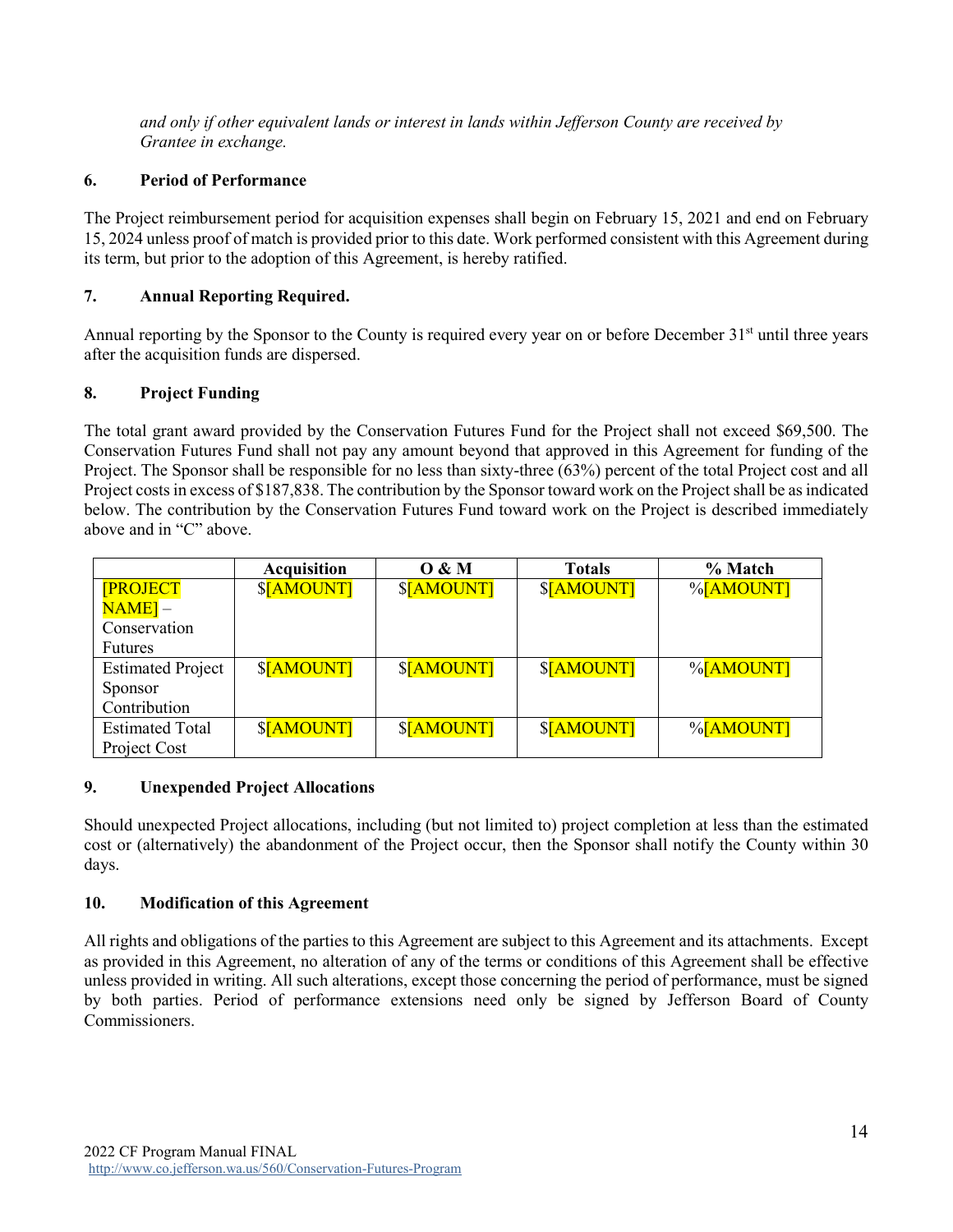#### **11. Indemnification**

Sponsor shall indemnify and hold harmless the County, its past or present employees, officers, agents, elected or appointed officials or volunteers (and their marital communities), from and against all claims, losses or liability, or any portion thereof, including reasonable attorney's fees and costs, arising from injury or death to persons, including injuries, sickness, disease or death to Sponsor's own employees, or damage to property occasioned by a negligent act, omission or failure of the Sponsor. Sponsor shall be liable only to the extent of Sponsor's proportional negligence. The Sponsor specifically assumes potential liability for actions brought against the County by Sponsor's employees, including all other persons engaged in the performance of any work or service required of the Sponsor under this Agreement and, solely for the purpose of this indemnification and defense, the Sponsor specifically waives any immunity under the state industrial insurance law, Title [51](https://apps.leg.wa.gov/rcw/default.aspx?Cite=51) RCW The Sponsor recognizes that this waiver was specifically entered into pursuant to provisions of RC[W 4.24.115](https://app.leg.wa.gov/rcw/default.aspx?cite=4.24.115) and was subject of mutual negotiation. For the avoidance of doubt, the obligations in this section shall survive the expiration or termination of this Agreement.

#### **12. Insurance**

The Sponsor shall secure and maintain in force throughout the duration of this Agreement policies of insurance as follows:

Workers Compensation Insurance. If and only if the Sponsor employs any person(s) in the status of employee or employees separate from or in addition to any equity owners, sole proprietor, partners, owners or shareholders of the Sponsor, Worker's Compensation Insurance in an amount or amounts that are not less than the required statutory minimum(s) as established by the State of Washington or the state or province where the Sponsor is located.

Commercial Automobile Liability Insurance providing bodily injury and property damage liability coverage for all owned and non-owned vehicles assigned to or used in the performance of the work for a combined single limit of not less than \$500,000 each occurrence with the County named as an additional insured in connection with the Sponsor's performance of the contract.

General Commercial Liability Insurance in an amount not less than a single limit of one million dollars (\$1,000,000) per occurrence and an aggregate of not less than two (2) times the occurrence amount (\$2,000,000.00 minimum) for bodily injury, including death and property damage, unless a greater amount is specified in the contract specifications. The insurance coverage shall contain no limitations on the scope of the protection provided and include the following minimum coverage:

- a. Broad Form Property Damage, with no employee exclusion;
- b. Personal Injury Liability, including extended bodily injury;
- c. Broad Form Contractual/Commercial Liability including completed operations;
- d. Premises Operations Liability (M&C);
- e. Independent Contractors and subcontractors;
- f. Blanket Contractual Liability.

Such insurance coverage shall be evidenced by one of the following methods:

\* Certificate of Insurance;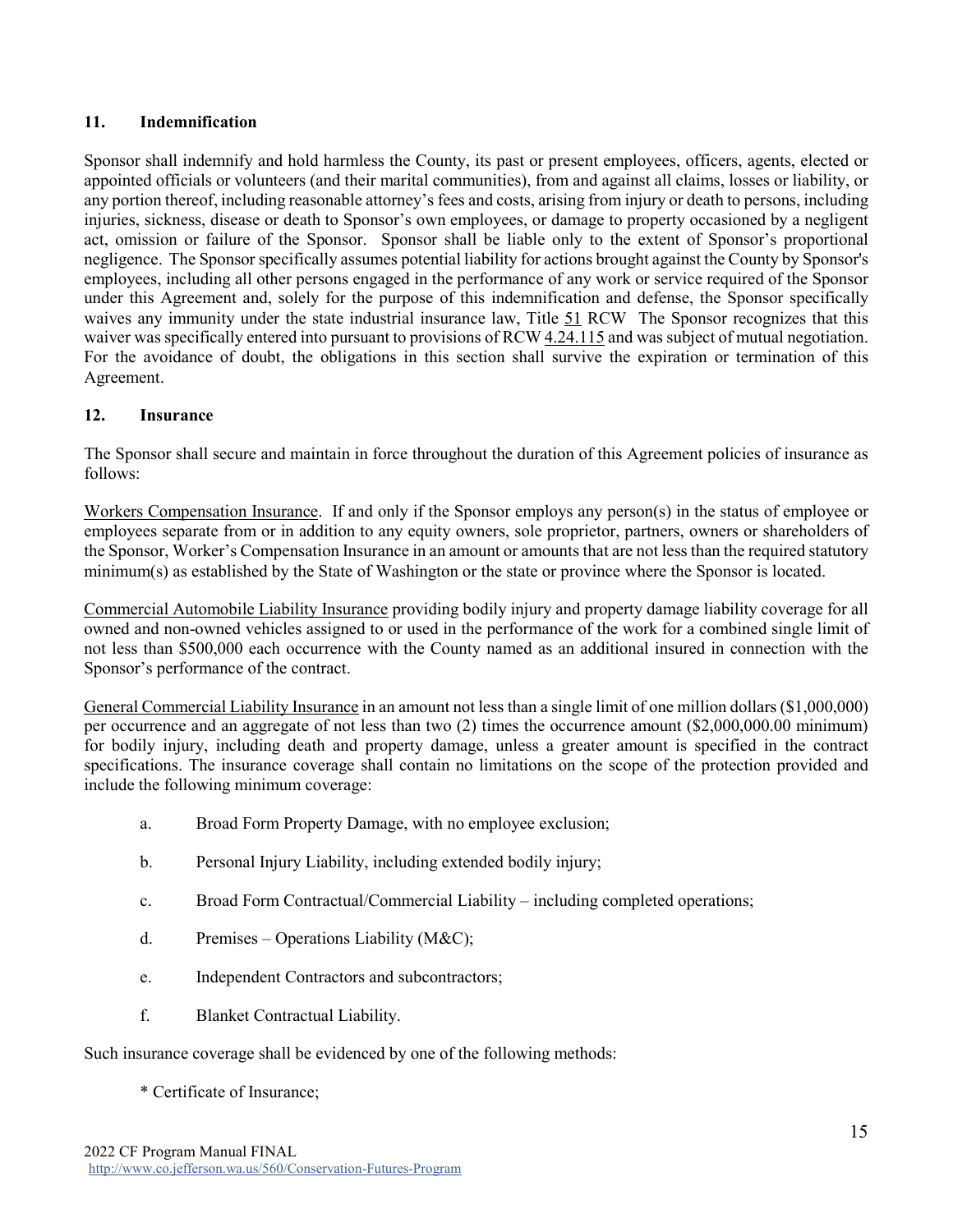\* Self-insurance through an irrevocable Letter of Credit from a qualified financial institution. The County shall be named as an additional insured party under this policy.

Certificates of coverage as required by this section shall be delivered to the County within fifteen (15) days of execution of this Agreement.

Any deductibles or self-insured retention shall be declared to and approved by the County prior to the approval of the contract by the County. At the option of the County, the insurer shall reduce or eliminate deductibles or selfinsured retention or the Sponsor shall procure a bond guaranteeing payment of losses and related investigations, claim administration and defense expenses.

The Sponsor shall include all subcontractors as insured under its insurance policies or shall furnish separate certificates and endorsements for each subcontractor. All insurance provisions for subcontractors shall be subject to all of the requirements stated in this Agreement.

Failure of the Sponsor to take out or maintain any required insurance shall not relieve the Sponsor from any liability under this Agreement, nor shall the insurance requirements be construed to conflict with or otherwise limit the obligations concerning indemnification.

It is agreed by the parties that insurers shall have no right of recovery or subrogation against the County (including its employees and other agents and agencies), it being the intention of the parties that the insurance policies so affected shall protect both parties and be primary coverage for any and all losses covered by the above described insurance. It is further agreed by the parties that insurance companies issuing the policy or policies shall have no recourse against the County (including its employees and other agents and agencies) for payment of any premiums or for assessments under any form of policy. It is further agreed by the parties that any and all deductibles in the above described insurance policies shall be assumed by and be at the sole risk of the Sponsor.

It is agreed by the parties that judgments for which the County may be liable, in excess of insured amounts provided in this Agreement, or any portion thereof, may be withheld from payment due, or to become due, to the Sponsor until such time as the Sponsor shall furnish additional security covering such judgment as may be determined by the County.

The County reserves the right to request additional insurance on an individual basis for extra hazardous contracts and specific service agreements.

Any coverage for third party liability claims provided to the County by a "Risk Pool" created pursuant to Ch.  $48.62$ RCW shall be non-contributory with respect to any policy of insurance the Sponsor must provide in order to comply with this Agreement.

If the proof of insurance or certificate indicating the County is an "additional insured" to a policy obtained by the Sponsor refers to an endorsement (by number or name) but does not provide the full text of that endorsement, then it shall be the obligation of the Sponsor to obtain the full text of that endorsement and forward that full text to the County.

The County may, upon the Sponsor's failure to comply with all provisions of this Agreement relating to insurance, withhold payment or compensation that would otherwise be due to the Sponsor.

For the avoidance of doubt, the obligations in this section shall survive the expiration or termination of this Agreement.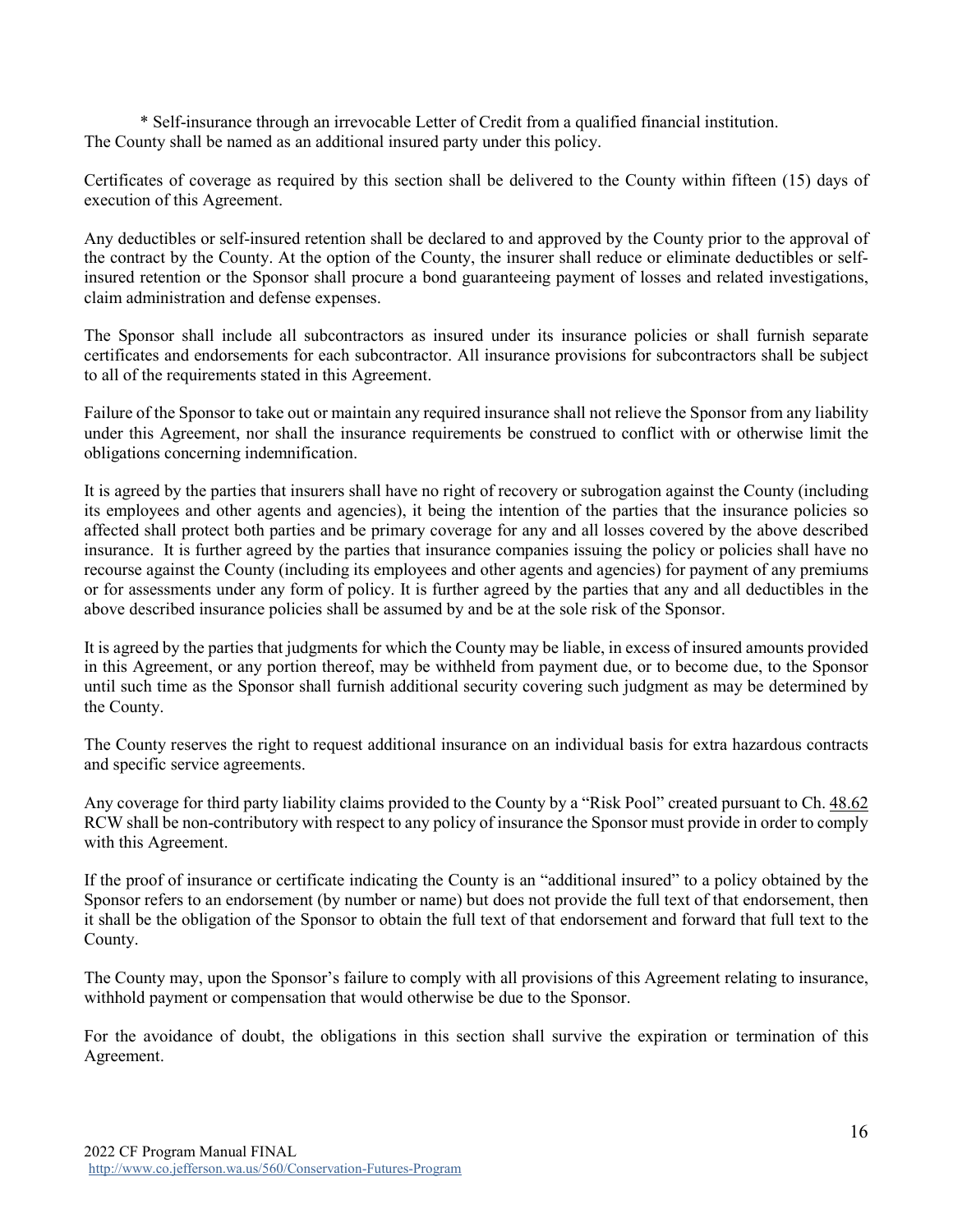### **13. Independent Contractor**

The Sponsor is an independent contractor with respect to the services provided pursuant to this Agreement. The Sponsor is not as an agent, an employee or a servant of the County. Nothing in this Agreement shall be considered to create the relationship of employer and employee between the parties. The Sponsor specifically has the right to direct and control Contractor's own activities and over all of its subcontractors, employees, agents and representatives in providing the agreed services in accordance with the specifications set out in this Agreement. Neither Sponsor nor any employee of Sponsor shall be entitled to any benefits accorded County employees by virtue of the services provided under this Agreement. The County shall not be responsible for withholding or otherwise deducting federal income tax or social security or for contributing to the state industrial insurance program, otherwise assuming the duties of an employer with respect to Sponsor, or any employee of Sponsor. The Sponsor agrees to file all necessary governmental documents, including appropriate tax returns, reflecting income status as an independent contractor for services rendered to the County under this Agreement.

#### **14. No Assignment**

The Sponsor shall not sublet or assign any of the services covered by this Agreement without the express written consent of the County or its authorized representative. Assignment does not include printing or other customary reimbursable expenses that may be provided in an agreement.

#### **15. Ownership and Use of Documents**

All documents, drawings, specifications and other materials produced by the Sponsor in connection with the services rendered under this Agreement shall be the property of the Sponsor whether the project for which they are made is executed or not. The County shall be permitted to retain copies, including reproducible copies, of drawings and specifications for information, reference, and use in connection with the Sponsor's endeavors.

### **16. Compliance with Applicable Statutes, Rules, and Jefferson County Policies**

This Agreement is governed by, and the Sponsor shall comply with, all applicable state and federal laws and regulations, including RCW [84.34.210,](https://app.leg.wa.gov/rcw/default.aspx?cite=84.34.210) and published agency policies, which are incorporated into this Agreement by this reference as if fully set forth.

### **17. No Harassment of Discrimination**

Any form of harassment, discrimination, or improper fraternization with any County employee is strictly prohibited. The Sponsor shall not discriminate on the grounds of race, color, national origin, religion, creed, age, sex, sexual orientation, or the presence of any physical or sensory disability in the selection and retention of employees or procurement of materials or supplies.

#### **18. Sponsor's Accounting Books and Records**

The Sponsor shall maintain complete financial records relating to this Agreement and the services rendered including all books, records, documents, receipts, invoices, and all other evidence of accounting procedures and practices which sufficiently and properly reflect all direct and indirect cost of any nature expended in the performance of this Agreement. The Sponsor's records and accounts pertaining to this Agreement are to be kept available for inspection by the Office of the State Auditor, federal auditors, the Jefferson County Auditor, and any persons duly authorized by the County shall have full access and the right to examine any of these materials during this period for a period of ten (10) years after the date of the final payment to Sponsor. If any litigation, claim or audit is started before the expiration of the six (6) year period, the records shall be retained until all litigation, claims, or audit findings involving the records have been resolved. Copies shall be made available upon request. Records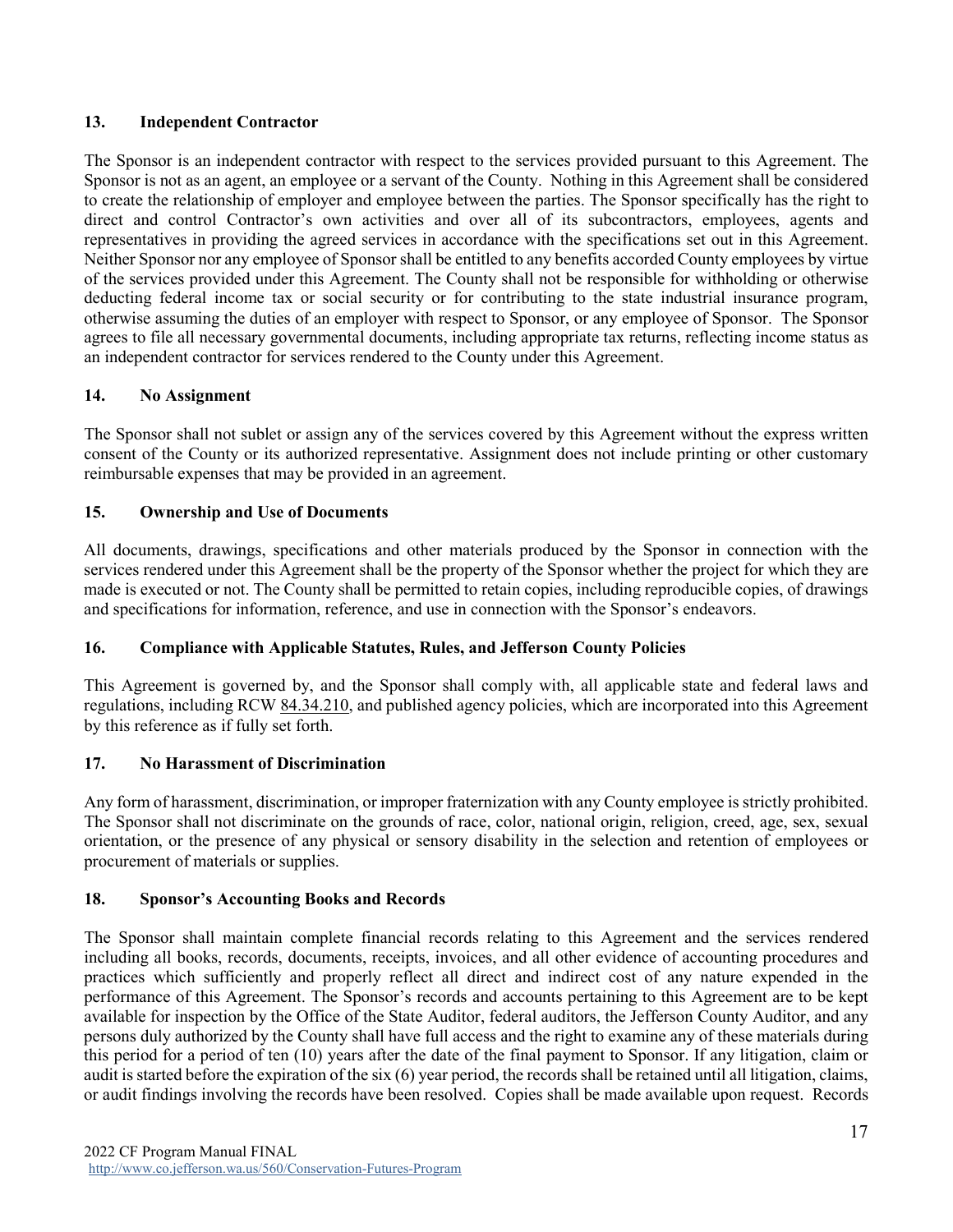and other documents, in any medium, furnished by one party to this Agreement to the other party, will remain the property of the furnishing party, unless otherwise agreed.

### **19. Licensing, Accreditation and Registration**

The Sponsor shall comply with all applicable local, state and federal licensing, accreditation, permitting, and registration requirement/standards necessary for the performance of this Agreement.

# **20. Disputes**

Except as otherwise provided in this Agreement, when a bona fide dispute arises between Jefferson County and the Sponsor and it cannot be resolved, either party may request a dispute hearing with a mediator agreed upon by the parties, or if agreement cannot be made, the mediator shall be selected by the Jefferson County Superior Court. Either party's request for a dispute hearing must be in writing and clearly state:

- a. the disputed issue(s);
- b. the relative positions of the parties; and,
- c. the Sponsor's name, address and agency contact number.

Requests for dispute hearings must be mailed to the Project Manager, Jefferson County Environmental Public Health Department, 615 Sheridan St., Port Townsend, WA 98368, within fifteen (15) days after either party received notice of the disputed issue(s). The parties agree that this dispute process shall precede any action in a judicial or quasi-judicial tribunal. The parties shall split evenly the cost of mediation or whatever form of dispute resolution is used. The parties shall bear their own costs and attorney's fees in any dispute.

The venue for any legal action shall be solely in the appropriate state court in Jefferson County, Washington, subject to the venue provisions for actions against counties in RCW [36.01.050.](https://app.leg.wa.gov/rcw/default.aspx?cite=36.01.050)

Each party to this Agreement shall be responsible for their own dispute and litigation costs, including attorney's fees.

# **21. Termination for Funding**

Jefferson County may unilaterally terminate this Agreement in the event funding from state, federal, or other sources are withdrawn, reduced, or limited in any way after the effective date of this Agreement.

### **22. Termination for Convenience**

The County reserves the right to terminate this Agreement at any time by giving ten (10) days written notice to the Sponsor.

### **23. Assignment**

The Sponsor shall not sublet or assign any interest in this Agreement, and shall not transfer any interest in this Agreement without the express written consent of the County.

### **24. No Waiver**

Waiver by any party of any provision of this Agreement or any time limitation provided for in this Agreement shall not constitute a waiver of any other provision.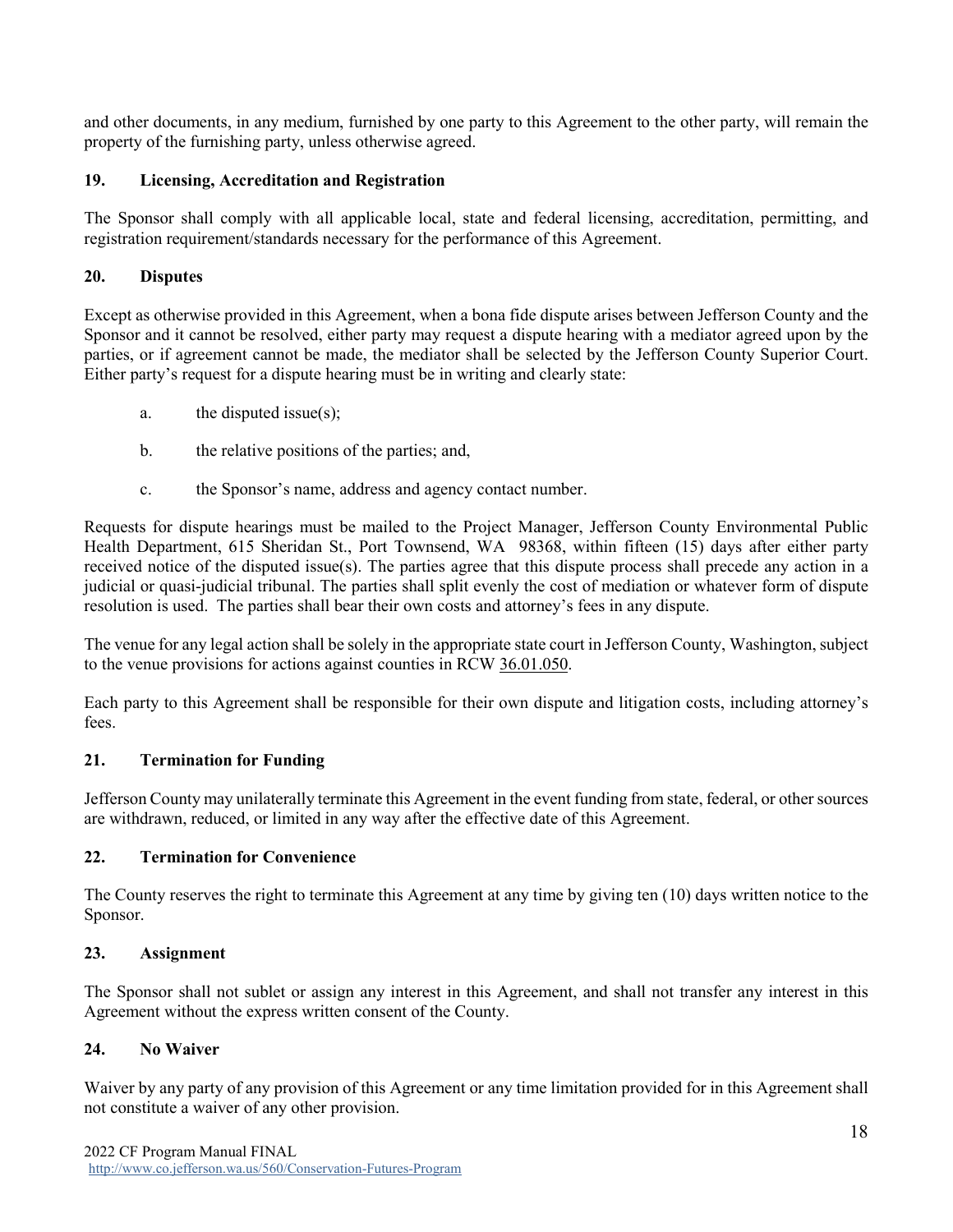No consent by either party to, or waiver of, a breach by either party, whether express or implied, shall constitute a consent to, waiver of, or excuse of any other, different, or subsequent breach by either party.

No term or provision of this Agreement shall be considered waived by either party, and no breach excused by either party, unless such waiver or consent is in writing signed on behalf of the party against whom the waiver is asserted. Failure of a party to declare any breach or default immediately upon the occurrence thereof, or delay in taking any action in connection with, shall not waive such breach or default.

### **25. County Does Not Assume Additional Duties**

The County does not assume any obligation or duty, except as required by federal or state law, to determine if Sponsor is complying with all applicable statutes, rules, codes ordinances or permits.

#### **26. Agreement Representatives**

All written communications sent to the Sponsor under this Agreement shall be addressed and delivered to:

| <b>Sponsor Contact</b> | <b>Conservation Futures Program Contact</b>    |
|------------------------|------------------------------------------------|
|                        | Tami Pokorny                                   |
|                        | Jefferson County Environmental Public Health - |
|                        | <b>Conservation Futures</b>                    |
|                        | 615 Sheridan Street                            |
|                        | Port Townsend, WA 98368                        |
|                        |                                                |

These addresses shall be effective until receipt by one party from the other of a written notice of any change.

#### **27. Entire Agreement**

This Agreement, along with all attachments, constitutes the entire agreement of the parties. No other understandings, oral or otherwise, regarding this Agreement shall exist or bind any of the parties.

#### **28. Severability**

Provided it does not result in a material change in the terms of this Agreement, if any provision of this Agreement or the application of this Agreement to any person or circumstance shall be invalid, illegal, or unenforceable to any extent, the remainder of this Agreement and the application this Agreement shall not be affected and shall be enforceable to the fullest extent permitted by law.

#### **29. Survival**

Those provisions of this Agreement that by their sense and purpose should survive the term of this Agreement shall survive the term of this Agreement. Without limiting the generality of the preceding sentence, and for the avoidance of doubt, the provisions that survive the term of this agreement include: (a) controlling law; (b) insurance; and, (c) indemnification.

#### **30. Binding on Successors, Heirs and Assigns**

This Agreement shall be binding upon and inure to the benefit of the parties' successors in interest, heirs and assigns.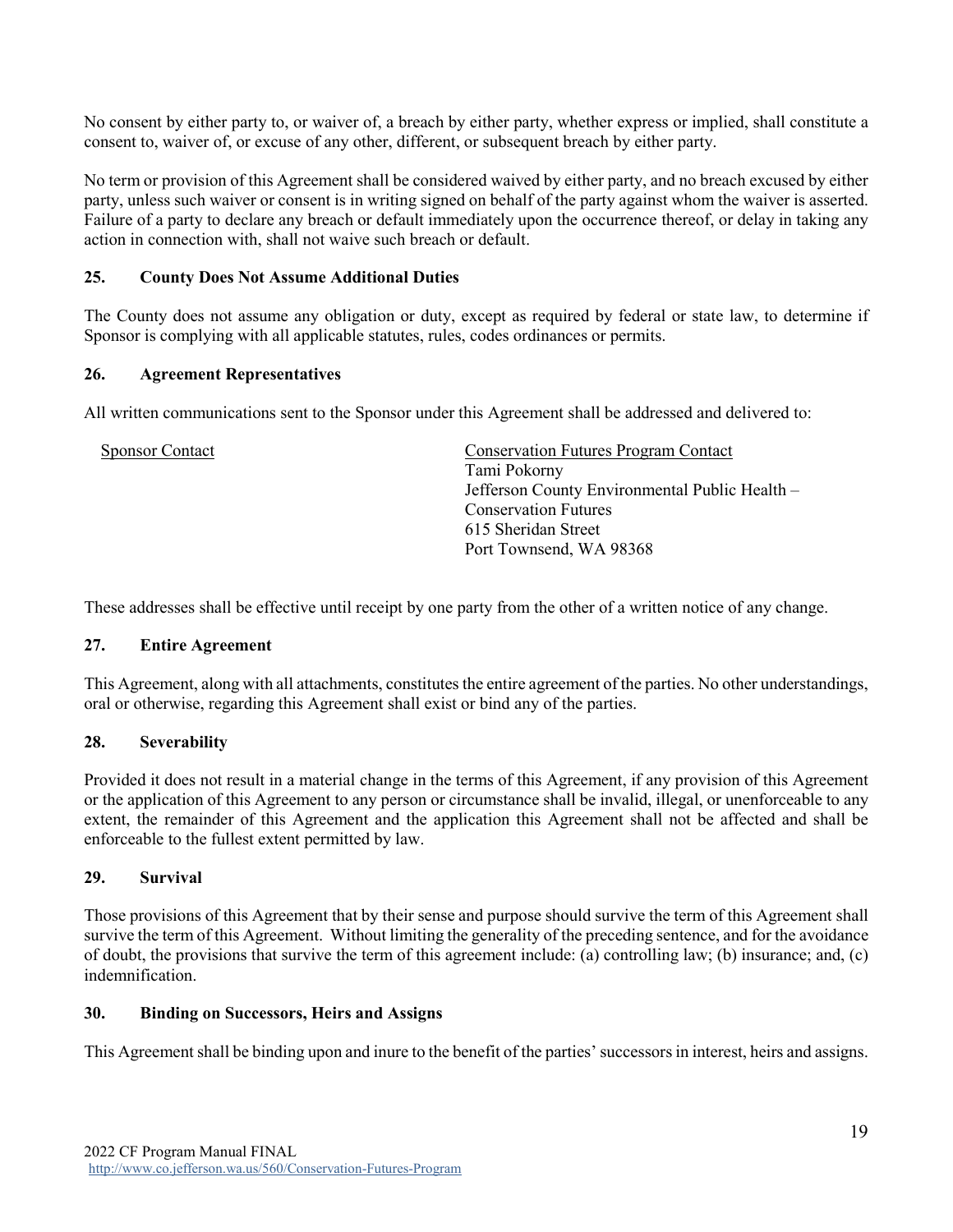# **31. No Third-party Beneficiaries**

The parties do not intend, and nothing in this Agreement shall be construed to mean, that any provision in this Agreement is for the benefit of any person or entity who is not a party.

## **32. Signature in Counterparts**

This Agreement may be executed in one or more counterparts, each of which shall be deemed an original, and all of which counterparts together shall constitute the same instrument which may be sufficiently evidenced by one counterpart. Execution of this Agreement at different times and places by the parties shall not affect the validity of this Agreement, so long as all the parties execute a counterpart of this Agreement.

# **33. Facsimile and Electronic Signatures**

The parties agree that facsimile and electronic signatures shall have the same force and effect as original signatures.

# **34. Public Records Act**

Notwithstanding any provisions of this Agreement to the contrary, to the extent any record, including any electronic, audio, paper or other media, is required to be kept or indexed as a public record in accordance with the Washington Public Records Act, Chapter [42.56](https://apps.leg.wa.gov/rcw/default.aspx?cite=42.56) RCW (as may be amended), the Sponsor agrees to maintain all records constituting public records and to produce or assist the County in producing such records, within the time frames and parameters set forth in state law.

The Sponsor also agrees that upon receipt of any written public record request, the Sponsor shall, within two business days, notify the County by providing a copy of the request per the notice provisions of this Agreement.

This Agreement, once executed, shall be a "public record" subject to production to a third party if it is requested pursuant to the Washington Public Records Act.

### **35. Effective Date of this Agreement**

This Agreement shall be effective upon signing by all parties.

### **36. Controlling Law**

It is understood and agreed that this Agreement is entered into in the State of Washington. This Agreement shall be governed by and construed in accordance with the laws of the United States, the State of Washington and the County of Jefferson, as if applied to transactions entered into and to be performed wholly within Jefferson County, Washington between Jefferson County residents. No party shall argue or assert that any state law other than Washington law applies to the governance or construction of this Agreement.

### **37. Order of Precedence.**

If there is an inconsistency in the terms of this Agreement, or between its terms and any applicable statute or rule, the inconsistency shall be resolved by giving precedence in the following order: (a) Applicable state statutes and rules; (b) local laws and rules; and, (c) case law.

### **38. Force Majeure**

Neither party shall be in default by reason of any failure in performance of this Agreement, if such failure arises out of causes beyond a party's control and without fault or negligence of such party, including but not limited to; (a)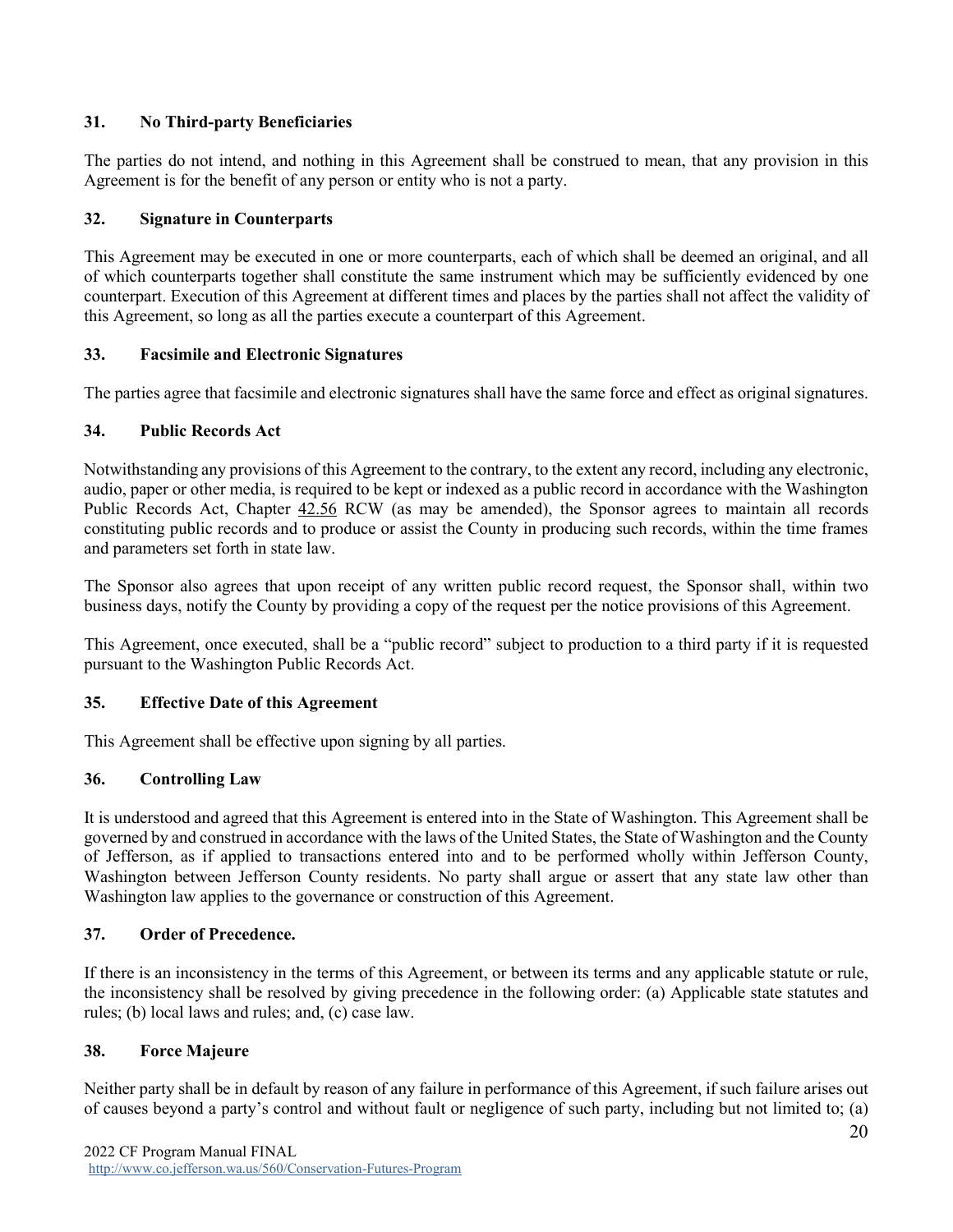acts of God; (b) terrorism or other acts of a public enemy; (c) war; or, (d) epidemics, pandemics or quarantine restrictions.

#### **39. Attachments**

Any attachment to this Agreement is part of this Agreement and is incorporated by reference into this Agreement.

#### **40. Representations and Warranties**

The parties represent and warrant that: (a) Each person signing this Agreement is fully authorized to enter into this Agreement on behalf of the party for whom signature is being made; (b) Each party that is a corporate entity is duly organized and validly existing in good standing under the laws of one of the states of the United States of America; (c) The making and performance of this Agreement will not violate any provision of law or of any party's articles of incorporation, charter, or by-laws; (d) Each corporate party has taken all necessary corporate and internal legal actions to duly approve the making and performance of this Agreement and that no further corporate or other internal approval is necessary; and, (e) Each party has read this Agreement in its entirety and know the contents of this Agreement, that the terms of this Agreement are contractual and not merely recitals, and that they have signed this Agreement, having obtained the advice of legal counsel.

**DATED this \_\_\_\_\_\_\_\_\_\_\_\_\_\_\_\_ day of \_\_\_\_\_\_\_\_\_\_\_\_\_\_\_\_\_\_\_, 20\_\_\_\_\_\_.**

# **(SIGNATURES FOLLOW ON THE NEXT PAGE)**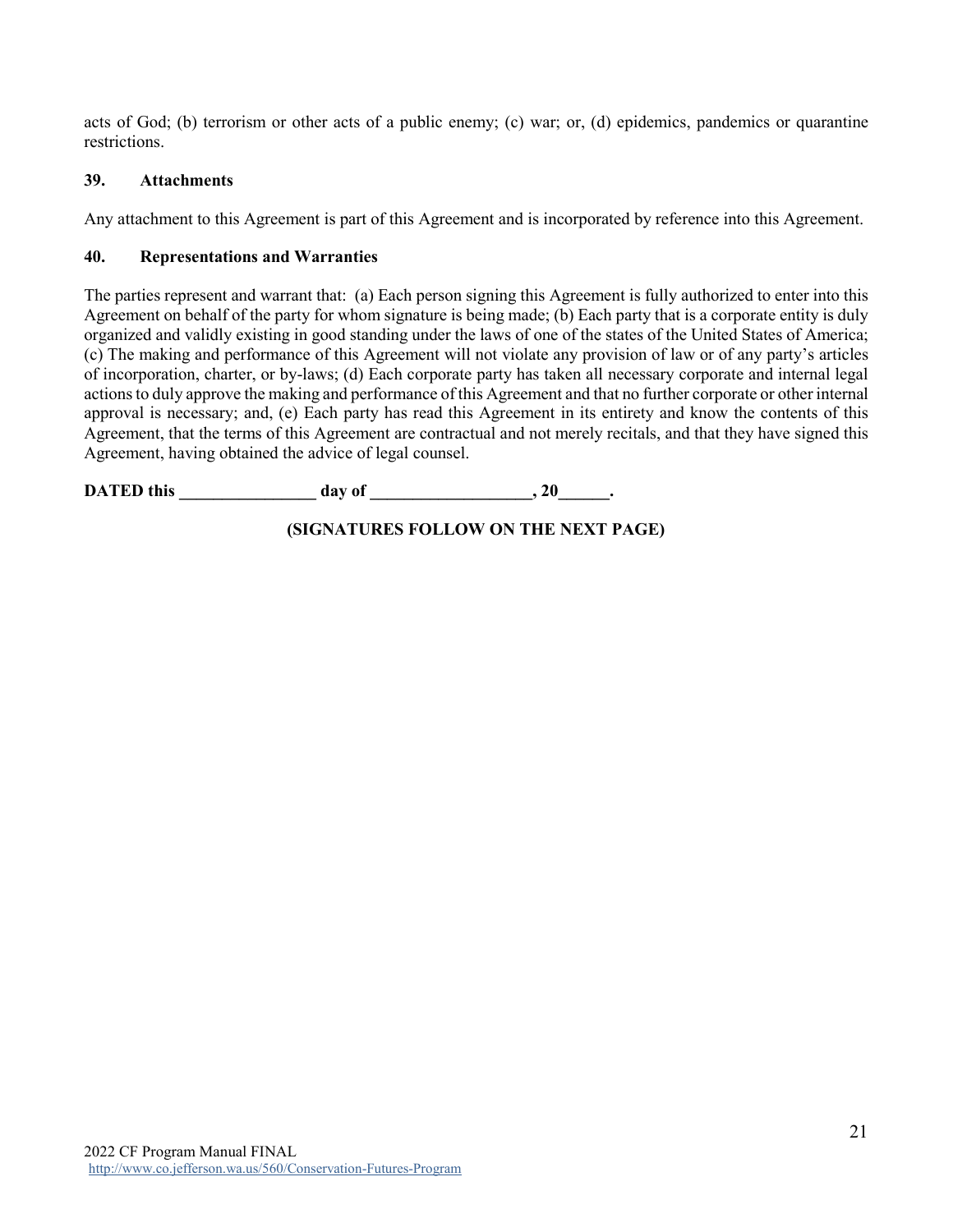#### **JEFFERSON COUNTY WASHINGTON**

Board of County Commissioners Jefferson County, Washington

| <b>SPONSOR</b> |
|----------------|
|----------------|

| By:<br>Heidi Eisenhour, Chair        | Date |
|--------------------------------------|------|
| By:<br>Greg Brotherton, Commissioner | Date |
| By:<br>Kate Dean, Commissioner       | Date |

#### SEAL:

ATTEST:

 $\frac{1}{2}$  ,  $\frac{1}{2}$  ,  $\frac{1}{2}$  ,  $\frac{1}{2}$  ,  $\frac{1}{2}$  ,  $\frac{1}{2}$  ,  $\frac{1}{2}$  ,  $\frac{1}{2}$  ,  $\frac{1}{2}$  ,  $\frac{1}{2}$  ,  $\frac{1}{2}$  ,  $\frac{1}{2}$  ,  $\frac{1}{2}$  ,  $\frac{1}{2}$  ,  $\frac{1}{2}$  ,  $\frac{1}{2}$  ,  $\frac{1}{2}$  ,  $\frac{1}{2}$  ,  $\frac{1$ Carolyn Galloway Date Clerk of the Board

Approved as to form only:

Philip C. Hunsucker Date Chief Civil Deputy Prosecuting Attorney

 $\frac{1}{2}$  , and the set of the set of the set of the set of the set of the set of the set of the set of the set of the set of the set of the set of the set of the set of the set of the set of the set of the set of the set

| By:    | Signature |  |
|--------|-----------|--|
| Name:  |           |  |
| Title: |           |  |
| Date:  |           |  |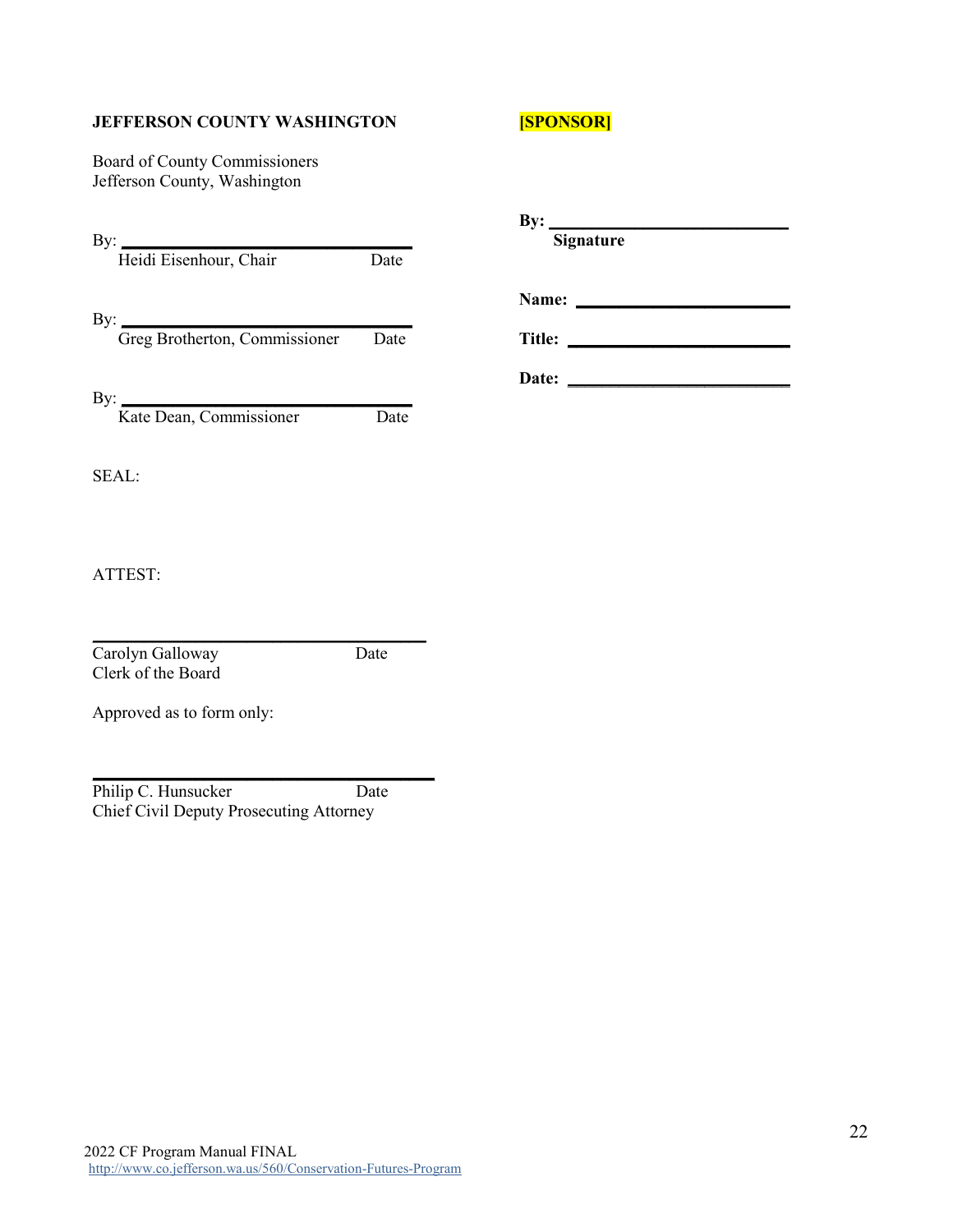### **APPENDIX A**

#### Scope of Work

[SPONSOR], as project sponsor "Sponsor", will perform the following tasks in order to implement the [PROJECT]:

#### **Task 1: Acquire Matching Contribution**

Sponsor shall secure the necessary matching contribution of no less than  $[\frac{xx}{xx}]\text{ percent }(\frac{xx}{0})]$  of the total project cost. The match must be in an eligible form consistent with JCC [3.08.030\(5\).](https://www.codepublishing.com/WA/JeffersonCounty/#!/JeffersonCounty03/JeffersonCounty0308.html)

**Deliverable 1a:** Matching contribution(s) of no less than  $\left[\frac{xx\%}{} \right]$  of the total project cost.

#### **Task 2: Acquire Statutory Warranty Deed**

Sponsor shall acquire a statutory warranty deed grant deed on the Property that incorporates approved Conservation Futures Program language, including the language in item "C" of this Agreement.

**Deliverable 2a:** Final draft statutory warranty deed.

**Deliverable 2b**: Qualifying appraisal and estimated settlement statement (HUD-1).

**Deliverable 2c:** Recorded statutory warranty deed for subject parcels.

**Deliverable 2d:** Recorded statutory warranty deed(s) for match parcel(s), as applicable.

#### **Task 3: Stewardship Plan**

Sponsor shall provide a plan for stewardship.

**Deliverable 3a:** Electronic copy of stewardship plan

#### **Task 4: Annual Reporting**

Sponsor shall monitor and report on the property as described in item "D" of this Agreement and submit required reports to the Conservation Futures Citizen Oversight Committee (through staff) in the format provided for each year that it is required.

**Deliverable 4a:** Completed annual reports.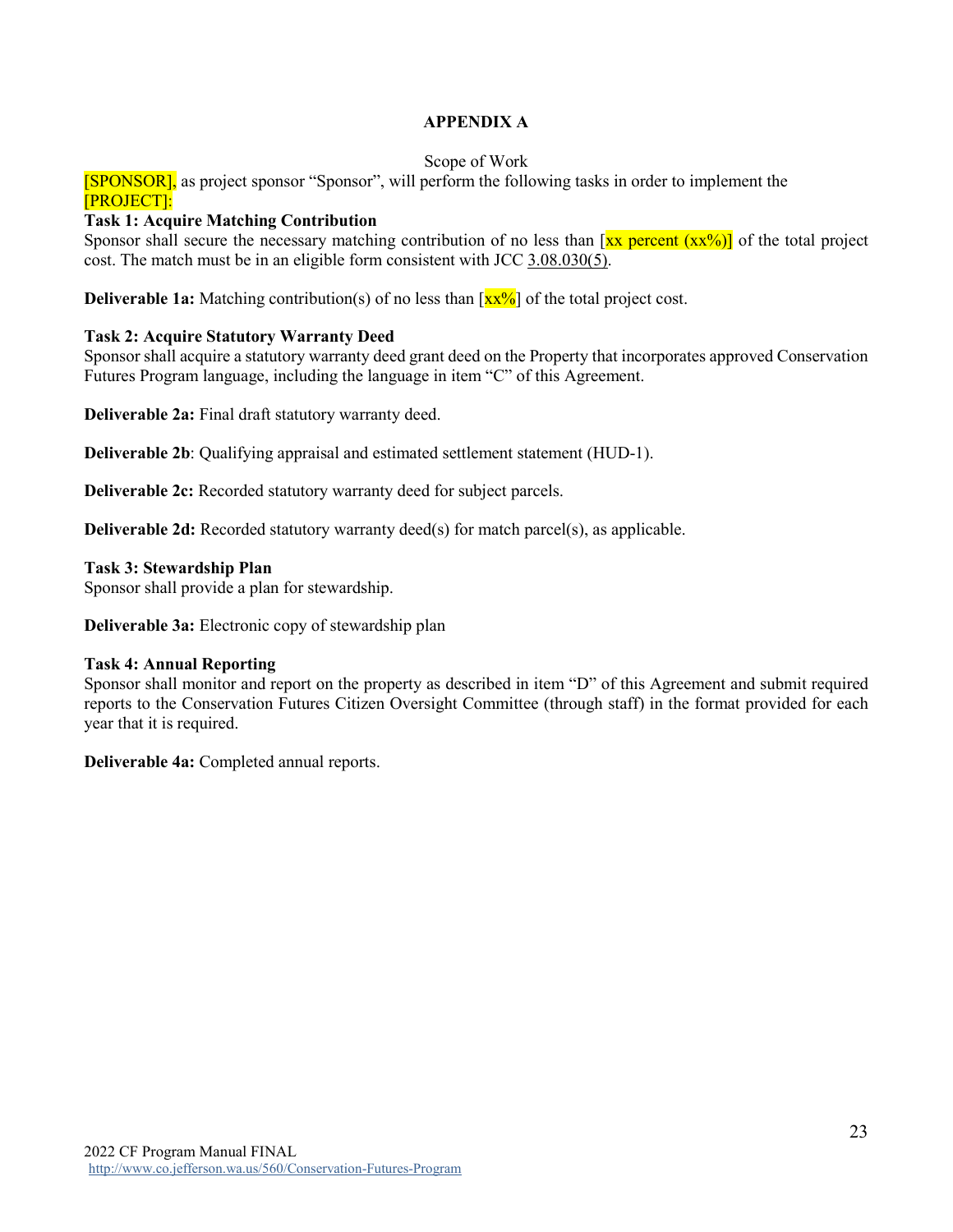**Exhibit A** Final Draft Statutory Warranty Deeds

**Exhibit B** [202x] Conservation Futures [PROJECT]

**Exhibit C** [202x] Conservation Futures Program Manual

> **Exhibit D** Resolution No. [NUMBER]

End Fee Simple Informational Template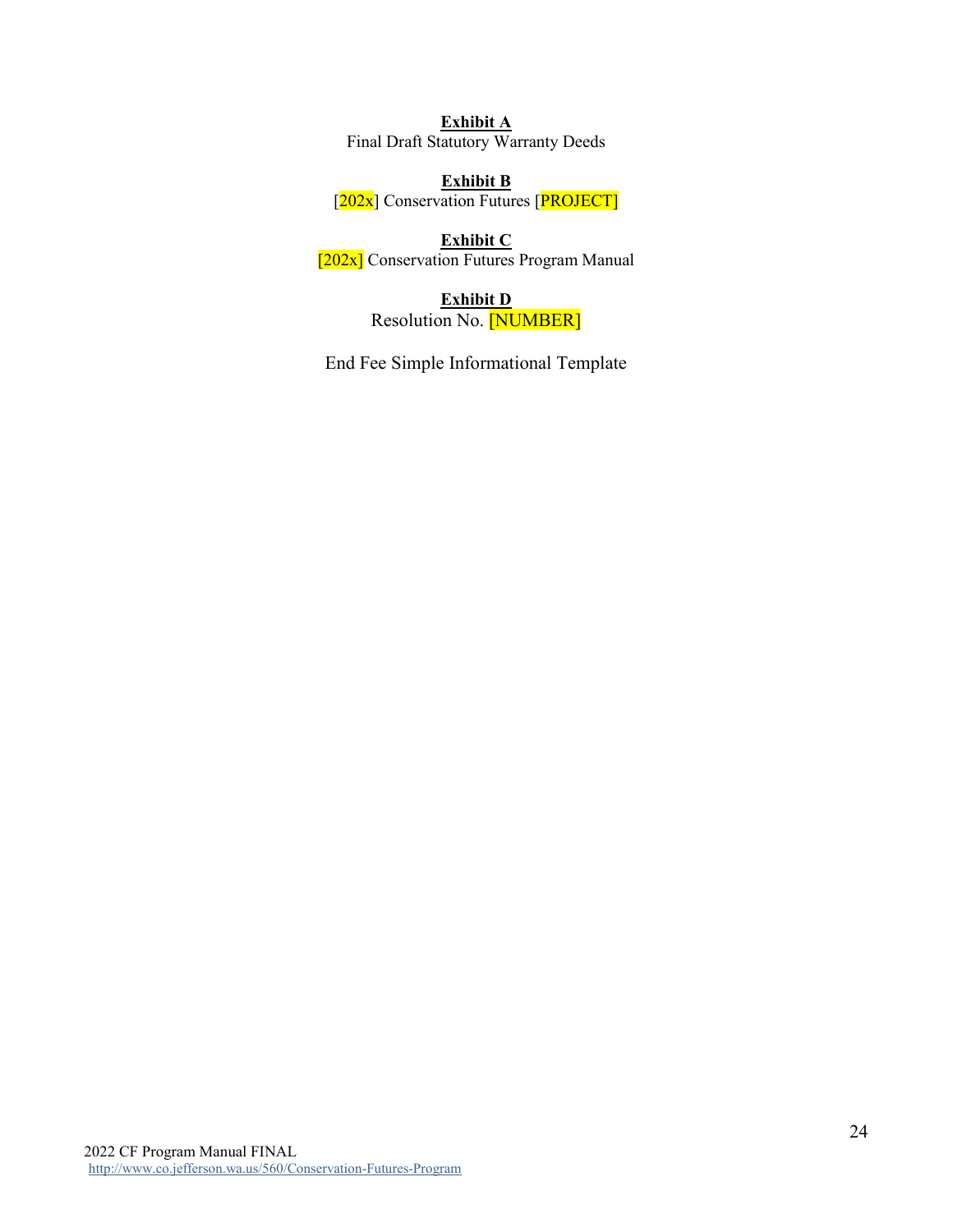### **Conservation Easement Template:**

# **JEFFERSON COUNTY CONSERVATION FUTURES PROGRAM PROJECT GRANT AGREEMENT**

**Project Sponsor:** [NAME &UBI NUMBER] **Project Title:** [NAME] **Contract Number: [**xxxx] **Approval:** Resolution No. [NUMBER]

#### **1. Parties to this Agreement**

This Jefferson County Conservation Futures Program Project Grant Agreement (this Agreement) is entered into between Jefferson County (County), PO Box 1220, Port Townsend, Washington 98368 and **NAME** (Sponsor), [ADDRESS].

#### **2. Purpose of this Agreement**

This Agreement sets out the terms and conditions by which a grant is made through the Jefferson County Conservation Futures Fund, Chapter [3.08](https://www.codepublishing.com/WA/JeffersonCounty/#!/JeffersonCounty03/JeffersonCounty0308.html) of the Jefferson County Code (JCC), as approved by Resolution No. [NUMBER].

#### **3. Grant Administration**

The grant is administered by Jefferson County Public Health Department on behalf of the project Sponsor.

#### **4. Description of Project**

The subject project is described in the Scope of Work (**Appendix A**).

#### **5. Project Requirements**

Jefferson Land Trust shall implement a Conservation Futures Program project to acquire a grant deed of conservation easement (**Exhibit A)** for the 28-acre property known in the records of the Jefferson County Assessor as APN#(s) **[NUMBERS]** and as described in the **[DATE]** Conservation Futures project application for the [NAME] Project (**Exhibit B**) and [DATE] Conservation Futures Program Manual (**Exhibit C**), and as authorized by Resolution No. [NUMBER] **(Exhibit D).** The grant deed of conservation easement shall prevent subdivision while allowing for forest management and habitat protections. Language must be included in the deed of conservation easement to protect the County's interests and conservation values, including, at a minimum, the following:

*Grantee's costs of acquiring this Easement were provided in part by grant funding from the Jefferson County Conservation Futures property tax authorized by Washington law. Grantee hereby agrees to be bound by Jefferson County Code (JCC) [3.08.030\(9\),](https://www.codepublishing.com/WA/JeffersonCounty/#!/JeffersonCounty03/JeffersonCounty0308.html) the uses authorized under RCW [84.34.230,](https://app.leg.wa.gov/rcw/default.aspx?cite=84.34.230) including the obligation to ensure the long-term conservation of the Property in accordance with the terms and conditions of this Easement, and to obtain the consent of Jefferson County prior to any conveyance of any interest acquired hereby. Consistent with JCC [3.08.030\(9\),](https://www.codepublishing.com/WA/JeffersonCounty/#!/JeffersonCounty03/JeffersonCounty0308.html) this Easement shall not be converted to a different use unless and only if other equivalent lands or interest in lands within Jefferson County are received by Grantee in exchange.*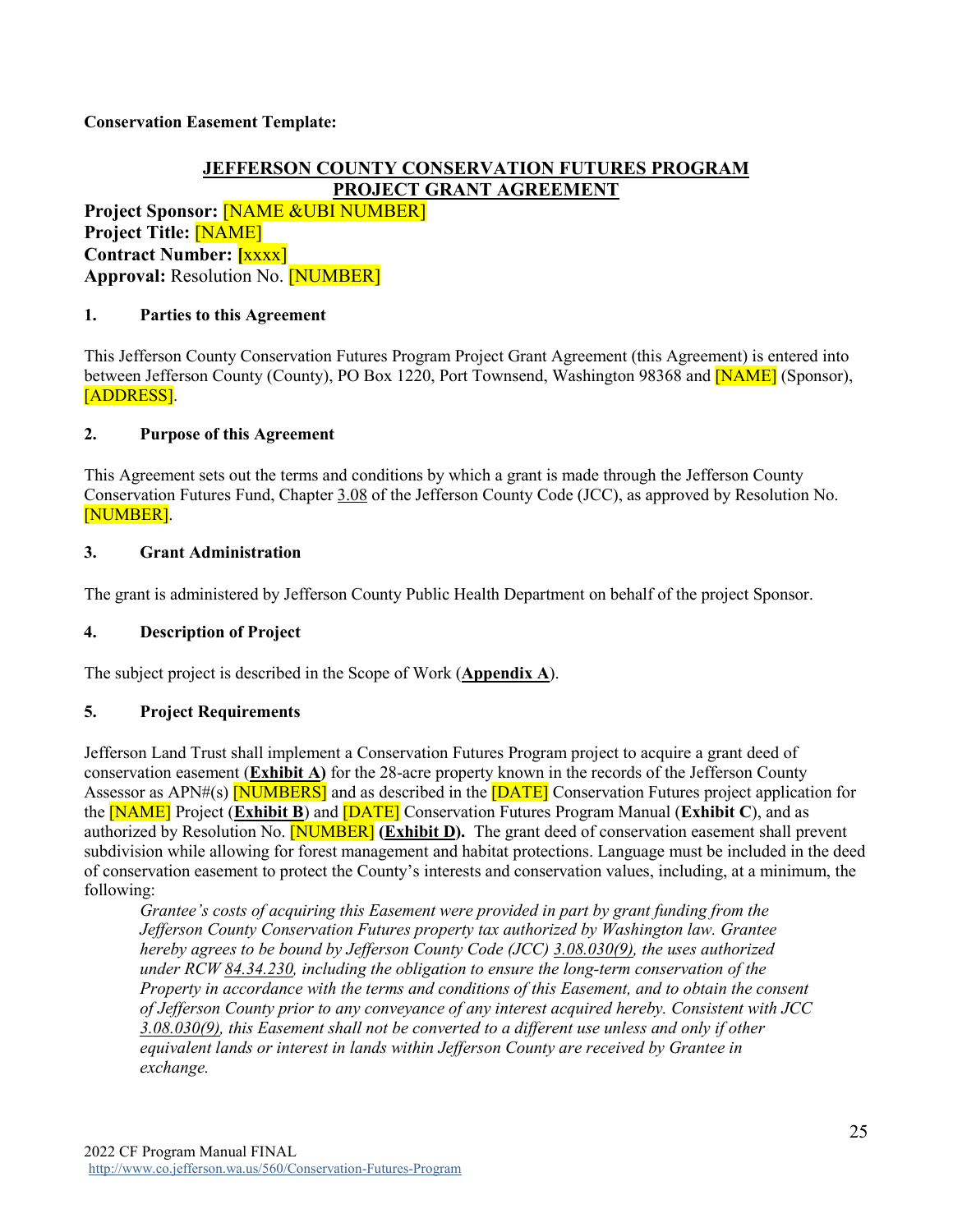# **6. Period of Performance**

The Project reimbursement period for acquisition expenses shall begin on **[DATE]** and end on **[DATE]**, unless proof of match is provided prior to this date. Work performed consistent with this Agreement during its term, but prior to the adoption of this Agreement, is hereby ratified.

# **7. Annual Reporting Required**

Annual reporting by the Sponsor to the County is required every year on or before December 31<sup>st</sup> until three years after the acquisition funds are dispersed.

### **8. Project Funding**

The total grant award provided by the Conservation Futures Fund for the Project shall not exceed \$[AMOUNT]. The Conservation Futures Fund shall not pay any amount beyond that approved in this Agreement for funding of the Project. The Sponsor shall be responsible for no less than  $\sqrt{[AMOUNT]}$  ( $\sqrt{[AMOUNT]}$ %) percent of the total Project cost and all Project costs in excess of **\$[AMOUNT]**. The contribution by the Sponsor toward work on the Project shall be as indicated below. The contribution by the Conservation Futures Fund toward work on the Project is described immediately above and in "C" above.

|                          | <b>Acquisition</b> | O & M      | <b>Totals</b> | % Match   |
|--------------------------|--------------------|------------|---------------|-----------|
| <b>[PROJECT</b>          | \$[AMOUNT]         | \$[AMOUNT] | \$[AMOUNT]    | %[AMOUNT] |
| $NAME$ ] $-$             |                    |            |               |           |
| Conservation             |                    |            |               |           |
| <b>Futures</b>           |                    |            |               |           |
| <b>Estimated Project</b> | \$[AMOUNT]         | \$[AMOUNT] | \$[AMOUNT]    | %[AMOUNT] |
| Sponsor                  |                    |            |               |           |
| Contribution             |                    |            |               |           |
| <b>Estimated Total</b>   | \$[AMOUNT]         | \$[AMOUNT] | \$[AMOUNT]    | %[AMOUNT] |
| Project Cost             |                    |            |               |           |

### **9. Unexpended Project Allocations**

Should unexpected Project allocations, including (but not limited to) project completion at less than the estimated cost or (alternatively) the abandonment of the Project occur, then the Sponsor shall notify the County within 30 days.

# **10. Modification of this Agreement**

All rights and obligations of the parties to this Agreement are subject to this Agreement and its attachments. Except as provided in this Agreement, no alteration of any of the terms or conditions of this Agreement shall be effective unless provided in writing. All such alterations, except those concerning the period of performance, must be signed by both parties. Period of performance extensions need only be signed by Jefferson Board of County Commissioners.

### **11. Indemnification**

Sponsor shall indemnify and hold harmless the County, its past or present employees, officers, agents, elected or appointed officials or volunteers (and their marital communities), from and against all claims, losses or liability, or any portion thereof, including reasonable attorney's fees and costs, arising from injury or death to persons, including injuries, sickness, disease or death to Sponsor's own employees, or damage to property occasioned by a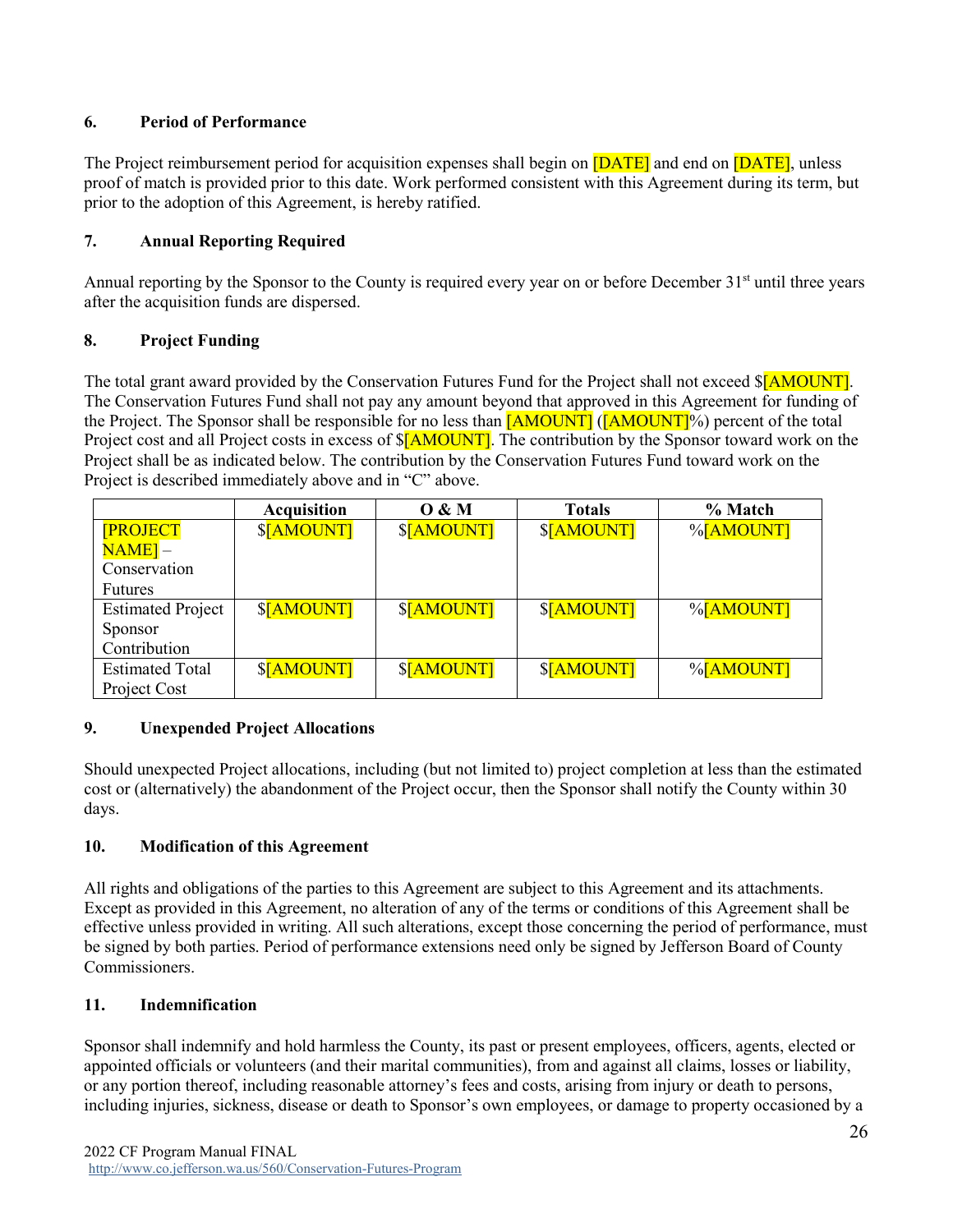negligent act, omission or failure of the Sponsor. Sponsor shall be liable only to the extent of Sponsor's proportional negligence. The Sponsor specifically assumes potential liability for actions brought against the County by Sponsor's employees, including all other persons engaged in the performance of any work or service required of the Sponsor under this Agreement and, solely for the purpose of this indemnification and defense, the Sponsor specifically waives any immunity under the state industrial insurance law, Title [51](https://apps.leg.wa.gov/rcw/default.aspx?Cite=51) RCW The Sponsor recognizes that this waiver was specifically entered into pursuant to provisions of RCW [4.24.115](https://app.leg.wa.gov/rcw/default.aspx?cite=4.24.115) and was subject of mutual negotiation. For the avoidance of doubt, the obligations in this section shall survive the expiration or termination of this Agreement.

### **12. Insurance**

The Sponsor shall secure and maintain in force throughout the duration of this Agreement policies of insurance as follows:

Workers Compensation Insurance. If and only if the Sponsor employs any person(s) in the status of employee or employees separate from or in addition to any equity owners, sole proprietor, partners, owners or shareholders of the Sponsor, Worker's Compensation Insurance in an amount or amounts that are not less than the required statutory minimum(s) as established by the State of Washington or the state or province where the Sponsor is located.

Commercial Automobile Liability Insurance providing bodily injury and property damage liability coverage for all owned and non-owned vehicles assigned to or used in the performance of the work for a combined single limit of not less than \$500,000 each occurrence with the County named as an additional insured in connection with the Sponsor's performance of the contract.

General Commercial Liability Insurance in an amount not less than a single limit of one million dollars (\$1,000,000) per occurrence and an aggregate of not less than two (2) times the occurrence amount (\$2,000,000.00 minimum) for bodily injury, including death and property damage, unless a greater amount is specified in the contract specifications. The insurance coverage shall contain no limitations on the scope of the protection provided and include the following minimum coverage:

- a. Broad Form Property Damage, with no employee exclusion;
- b. Personal Injury Liability, including extended bodily injury;
- c. Broad Form Contractual/Commercial Liability including completed operations;
- d. Premises Operations Liability (M&C);
- e. Independent Contractors and subcontractors;
- f. Blanket Contractual Liability.

Such insurance coverage shall be evidenced by one of the following methods:

- \* Certificate of Insurance;
- \* Self-insurance through an irrevocable Letter of Credit from a qualified financial institution.

The County shall be named as an additional insured party under this policy.

Certificates of coverage as required by this section shall be delivered to the County within fifteen (15) days of execution of this Agreement.

Any deductibles or self-insured retention shall be declared to and approved by the County prior to the approval of the contract by the County. At the option of the County, the insurer shall reduce or eliminate deductibles or selfinsured retention or the Sponsor shall procure a bond guaranteeing payment of losses and related investigations, claim administration and defense expenses.

The Sponsor shall include all subcontractors as insured under its insurance policies or shall furnish separate certificates and endorsements for each subcontractor. All insurance provisions for subcontractors shall be subject to all of the requirements stated in this Agreement.

Failure of the Sponsor to take out or maintain any required insurance shall not relieve the Sponsor from any liability under this Agreement, nor shall the insurance requirements be construed to conflict with or otherwise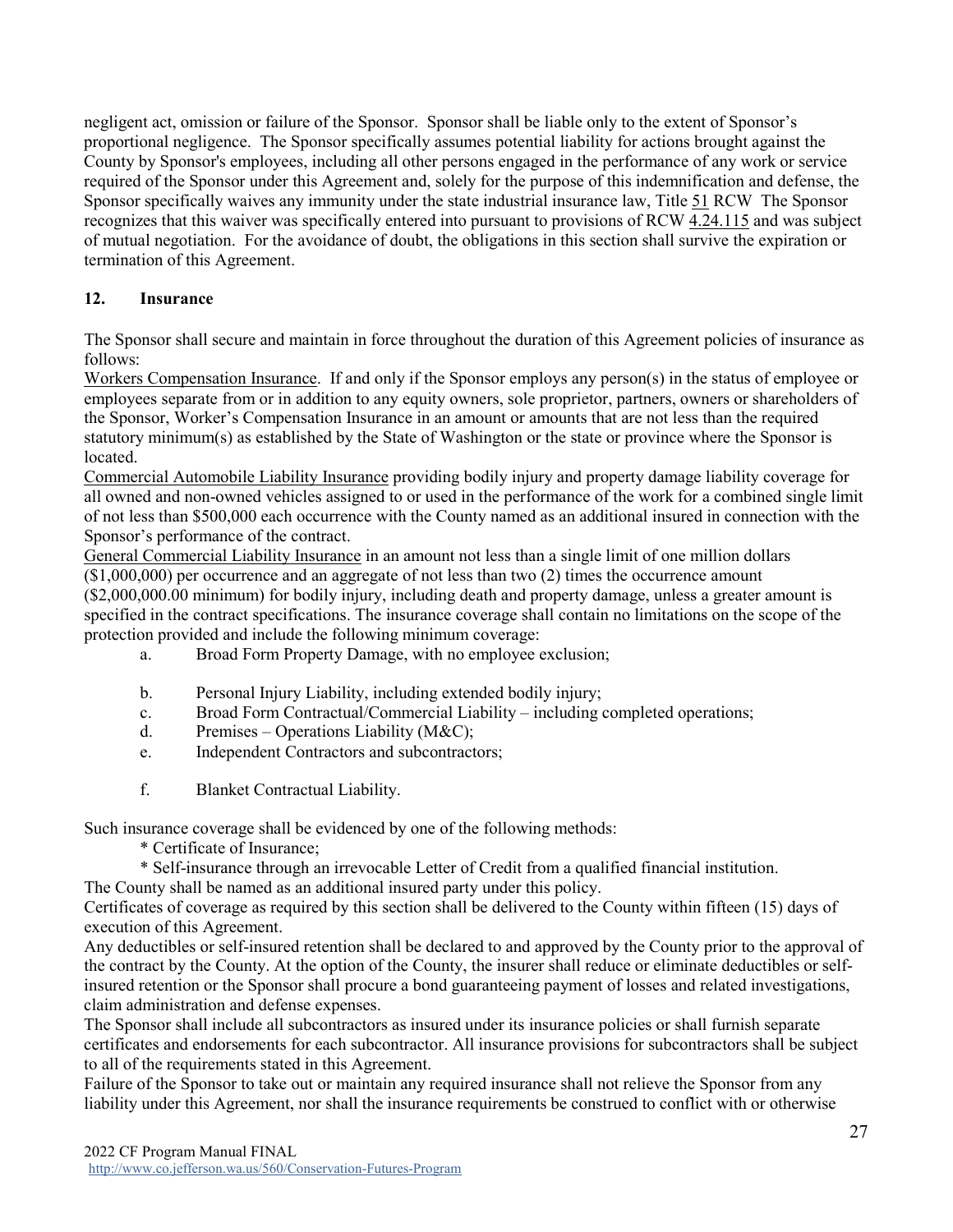limit the obligations concerning indemnification.

It is agreed by the parties that insurers shall have no right of recovery or subrogation against the County (including its employees and other agents and agencies), it being the intention of the parties that the insurance policies so affected shall protect both parties and be primary coverage for any and all losses covered by the above described insurance. It is further agreed by the parties that insurance companies issuing the policy or policies shall have no recourse against the County (including its employees and other agents and agencies) for payment of any premiums or for assessments under any form of policy. It is further agreed by the parties that any and all deductibles in the above described insurance policies shall be assumed by and be at the sole risk of the Sponsor. It is agreed by the parties that judgments for which the County may be liable, in excess of insured amounts provided in this Agreement, or any portion thereof, may be withheld from payment due, or to become due, to the Sponsor until such time as the Sponsor shall furnish additional security covering such judgment as may be determined by the County.

The County reserves the right to request additional insurance on an individual basis for extra hazardous contracts and specific service agreements.

Any coverage for third party liability claims provided to the County by a "Risk Pool" created pursuant to Ch. [48.62](https://apps.leg.wa.gov/rcw/default.aspx?cite=48.62) RCW shall be non-contributory with respect to any policy of insurance the Sponsor must provide in order to comply with this Agreement.

If the proof of insurance or certificate indicating the County is an "additional insured" to a policy obtained by the Sponsor refers to an endorsement (by number or name) but does not provide the full text of that endorsement, then it shall be the obligation of the Sponsor to obtain the full text of that endorsement and forward that full text to the County.

The County may, upon the Sponsor's failure to comply with all provisions of this Agreement relating to insurance, withhold payment or compensation that would otherwise be due to the Sponsor.

For the avoidance of doubt, the obligations in this section shall survive the expiration or termination of this Agreement.

### **13. Independent Contractor**

The Sponsor is an independent contractor with respect to the services provided pursuant to this Agreement. The Sponsor is not as an agent, an employee or a servant of the County. Nothing in this Agreement shall be considered to create the relationship of employer and employee between the parties. The Sponsor specifically has the right to direct and control Contractor's own activities and over all of its subcontractors, employees, agents and representatives in providing the agreed services in accordance with the specifications set out in this Agreement. Neither Sponsor nor any employee of Sponsor shall be entitled to any benefits accorded County employees by virtue of the services provided under this Agreement. The County shall not be responsible for withholding or otherwise deducting federal income tax or social security or for contributing to the state industrial insurance program, otherwise assuming the duties of an employer with respect to Sponsor, or any employee of Sponsor. The Sponsor agrees to file all necessary governmental documents, including appropriate tax returns, reflecting income status as an independent contractor for services rendered to the County under this Agreement.

### **14. No Assignment**

The Sponsor shall not sublet or assign any of the services covered by this Agreement without the express written consent of the County or its authorized representative. Assignment does not include printing or other customary reimbursable expenses that may be provided in an agreement.

### **15. Ownership and Use of Documents**

All documents, drawings, specifications and other materials produced by the Sponsor in connection with the services rendered under this Agreement shall be the property of the Sponsor whether the project for which they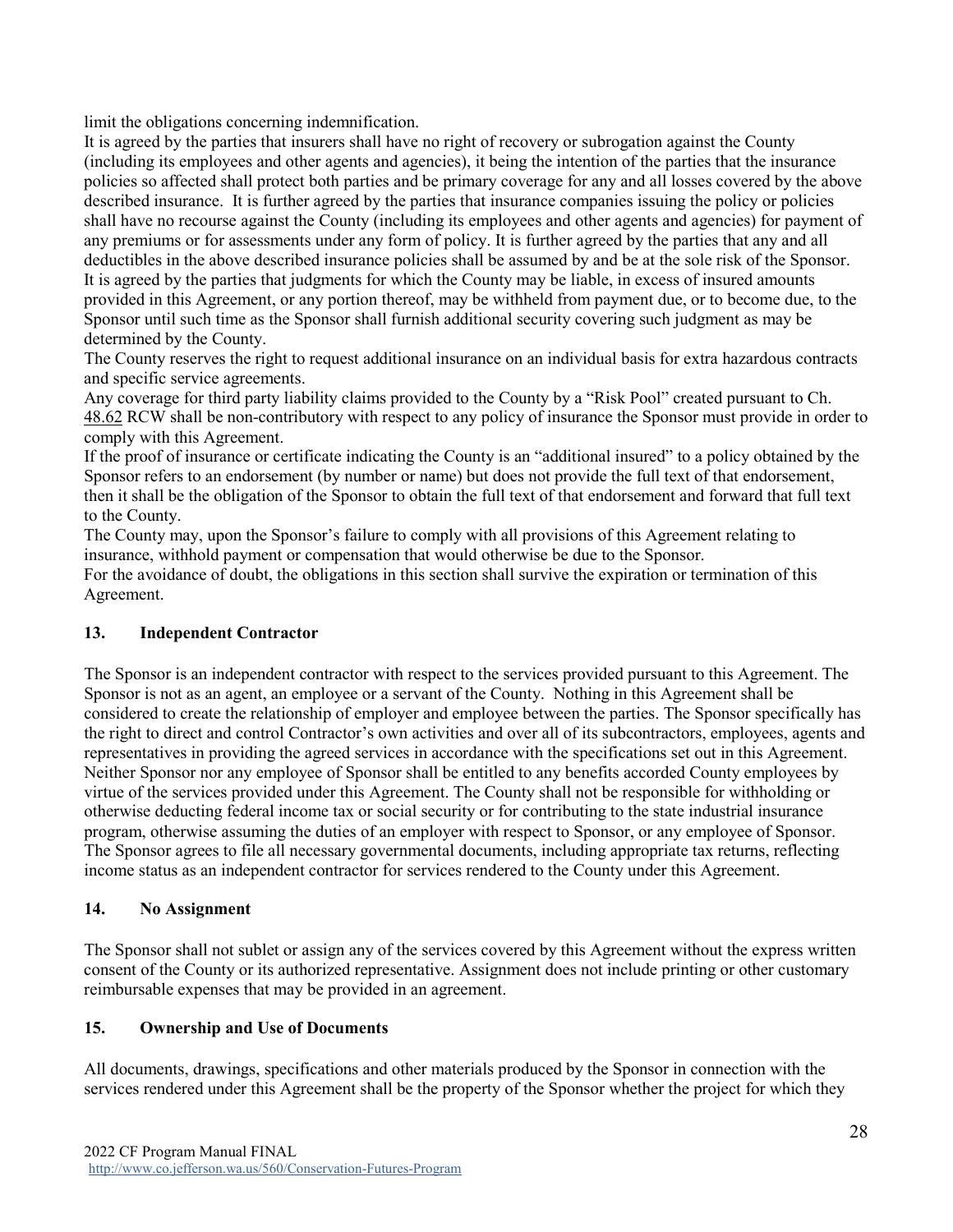are made is executed or not. The County shall be permitted to retain copies, including reproducible copies, of drawings and specifications for information, reference, and use in connection with the Sponsor's endeavors.

# **16. Compliance with Applicable Statutes, Rules, and Jefferson County Policies**

This Agreement is governed by, and the Sponsor shall comply with, all applicable state and federal laws and regulations, including RCW [84.34.210,](https://app.leg.wa.gov/rcw/default.aspx?cite=84.34.210) and published agency policies, which are incorporated into this Agreement by this reference as if fully set forth.

# **17. No Harassment of Discrimination**

Any form of harassment, discrimination, or improper fraternization with any County employee is strictly prohibited. The Sponsor shall not discriminate on the grounds of race, color, national origin, religion, creed, age, sex, sexual orientation, or the presence of any physical or sensory disability in the selection and retention of employees or procurement of materials or supplies.

### **18. Sponsor's Accounting Books and Records**

The Sponsor shall maintain complete financial records relating to this Agreement and the services rendered including all books, records, documents, receipts, invoices, and all other evidence of accounting procedures and practices which sufficiently and properly reflect all direct and indirect cost of any nature expended in the performance of this Agreement. The Sponsor's records and accounts pertaining to this Agreement are to be kept available for inspection by the Office of the State Auditor, federal auditors, the Jefferson County Auditor, and any persons duly authorized by the County shall have full access and the right to examine any of these materials during this period for a period of ten (10) years after the date of the final payment to Sponsor. If any litigation, claim or audit is started before the expiration of the six (6) year period, the records shall be retained until all litigation, claims, or audit findings involving the records have been resolved. Copies shall be made available upon request. Records and other documents, in any medium, furnished by one party to this Agreement to the other party, will remain the property of the furnishing party, unless otherwise agreed.

### **19. Licensing, Accreditation and Registration**

The Sponsor shall comply with all applicable local, state and federal licensing, accreditation, permitting, and registration requirement/standards necessary for the performance of this Agreement.

### **20. Disputes**

Except as otherwise provided in this Agreement, when a bona fide dispute arises between Jefferson County and the Sponsor and it cannot be resolved, either party may request a dispute hearing with a mediator agreed upon by the parties, or if agreement cannot be made, the mediator shall be selected by the Jefferson County Superior Court. Either party's request for a dispute hearing must be in writing and clearly state:

- a. the disputed issue(s);
- b. the relative positions of the parties; and,
- c. the Sponsor's name, address and agency contact number.

Requests for dispute hearings must be mailed to the Project Manager, Jefferson County Environmental Public Health Department, 615 Sheridan St., Port Townsend, WA 98368, within fifteen (15) days after either party received notice of the disputed issue(s). The parties agree that this dispute process shall precede any action in a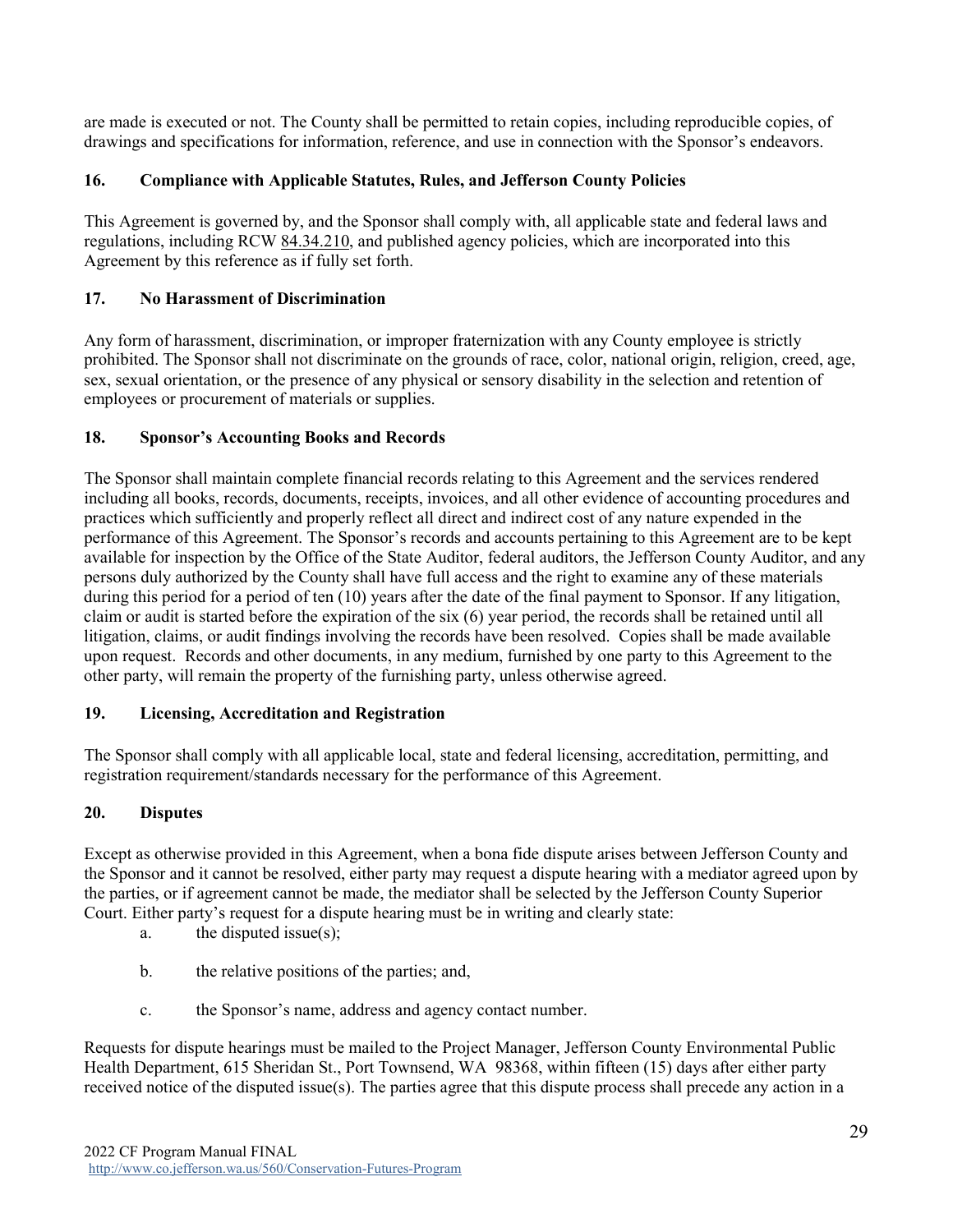judicial or quasi-judicial tribunal. The parties shall split evenly the cost of mediation or whatever form of dispute resolution is used. The parties shall bear their own costs and attorney's fees in any dispute.

The venue for any legal action shall be solely in the appropriate state court in Jefferson County, Washington, subject to the venue provisions for actions against counties in RCW [36.01.050.](https://app.leg.wa.gov/rcw/default.aspx?cite=36.01.050)

Each party to this Agreement shall be responsible for their own dispute and litigation costs, including attorney's fees.

### **21. Termination for Funding**

Jefferson County may unilaterally terminate this Agreement in the event funding from state, federal, or other sources are withdrawn, reduced, or limited in any way after the effective date of this Agreement.

### **22. Termination for Convenience**

The County reserves the right to terminate this Agreement at any time by giving ten (10) days written notice to the Sponsor.

#### **23. Assignment**

The Sponsor shall not sublet or assign any interest in this Agreement, and shall not transfer any interest in this Agreement without the express written consent of the County.

#### **24. No Waiver**

Waiver by any party of any provision of this Agreement or any time limitation provided for in this Agreement shall not constitute a waiver of any other provision.

No consent by either party to, or waiver of, a breach by either party, whether express or implied, shall constitute a consent to, waiver of, or excuse of any other, different, or subsequent breach by either party.

No term or provision of this Agreement shall be considered waived by either party, and no breach excused by either party, unless such waiver or consent is in writing signed on behalf of the party against whom the waiver is asserted. Failure of a party to declare any breach or default immediately upon the occurrence thereof, or delay in taking any action in connection with, shall not waive such breach or default.

#### **25. County Does Not Assume Additional Duties**

The County does not assume any obligation or duty, except as required by federal or state law, to determine if Sponsor is complying with all applicable statutes, rules, codes ordinances or permits.

#### **26. Agreement Representatives**

All written communications sent to the Sponsor under this Agreement shall be addressed and delivered to:

| <b>Sponsor Contact</b> | <b>Conservation Futures Program Contact</b> |
|------------------------|---------------------------------------------|
| [NAME]                 | Tami Pokorny                                |
|                        | Jefferson County Environmental Public       |
| [ADDRESS]              | Health – Conservation Futures               |
|                        | 615 Sheridan Street                         |
|                        | Port Townsend, WA 98368                     |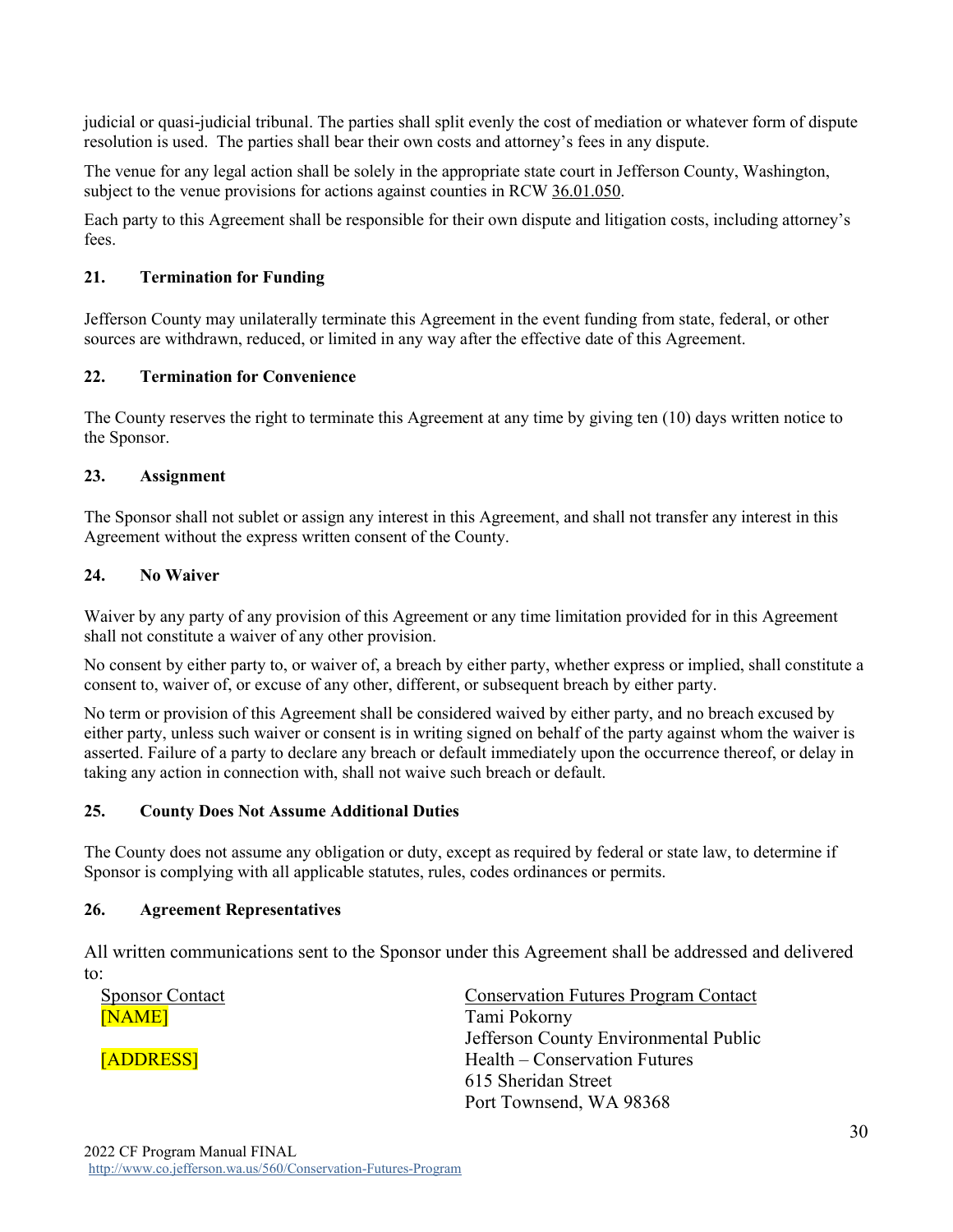These addresses shall be effective until receipt by one party from the other of a written notice of any change.

# **27. Entire Agreement**

This Agreement, along with all attachments, constitutes the entire agreement of the parties. No other understandings, oral or otherwise, regarding this Agreement shall exist or bind any of the parties.

# **28. Severability**

Provided it does not result in a material change in the terms of this Agreement, if any provision of this Agreement or the application of this Agreement to any person or circumstance shall be invalid, illegal, or unenforceable to any extent, the remainder of this Agreement and the application this Agreement shall not be affected and shall be enforceable to the fullest extent permitted by law.

# **29. Survival**

Those provisions of this Agreement that by their sense and purpose should survive the term of this Agreement shall survive the term of this Agreement. Without limiting the generality of the preceding sentence, and for the avoidance of doubt, the provisions that survive the term of this agreement include: (a) controlling law; (b) insurance; and, (c) indemnification.

# **30. Binding on Successors, Heirs and Assigns**

This Agreement shall be binding upon and inure to the benefit of the parties' successors in interest, heirs and assigns.

# **31. No Third-party Beneficiaries**

The parties do not intend, and nothing in this Agreement shall be construed to mean, that any provision in this Agreement is for the benefit of any person or entity who is not a party.

# **32. Signature in Counterparts**

This Agreement may be executed in one or more counterparts, each of which shall be deemed an original, and all of which counterparts together shall constitute the same instrument which may be sufficiently evidenced by one counterpart. Execution of this Agreement at different times and places by the parties shall not affect the validity of this Agreement, so long as all the parties execute a counterpart of this Agreement.

# **33. Facsimile and Electronic Signatures**

The parties agree that facsimile and electronic signatures shall have the same force and effect as original signatures.

# **34. Public Records Act**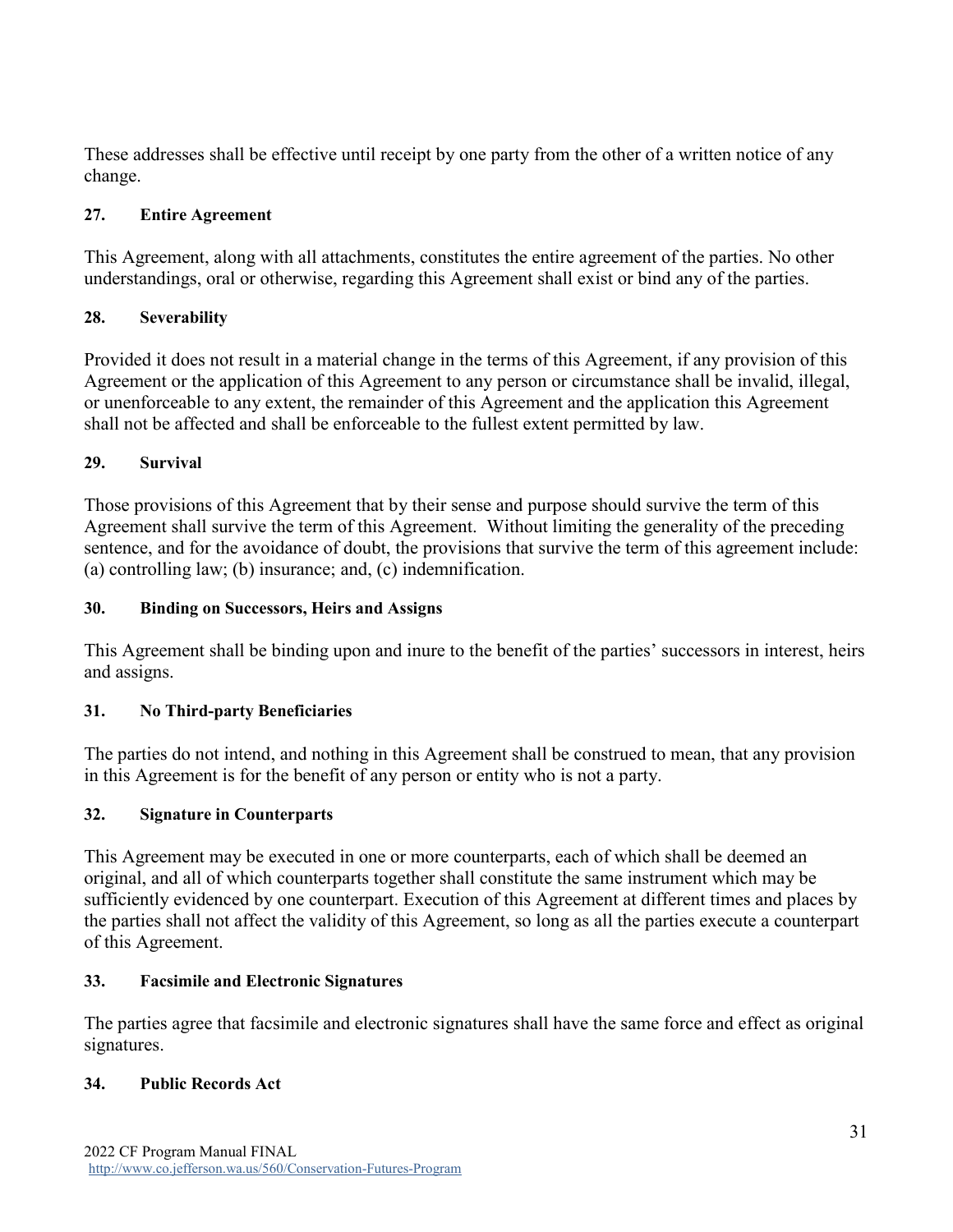Notwithstanding any provisions of this Agreement to the contrary, to the extent any record, including any electronic, audio, paper or other media, is required to be kept or indexed as a public record in accordance with the Washington Public Records Act, Chapter [42.56](https://apps.leg.wa.gov/rcw/default.aspx?cite=42.56) RCW (as may be amended), the Sponsor agrees to maintain all records constituting public records and to produce or assist the County in producing such records, within the time frames and parameters set forth in state law.

The Sponsor also agrees that upon receipt of any written public record request, the Sponsor shall, within two business days, notify the County by providing a copy of the request per the notice provisions of this Agreement.

This Agreement, once executed, shall be a "public record" subject to production to a third party if it is requested pursuant to the Washington Public Records Act.

# **35. Effective Date of this Agreement**

This Agreement shall be effective upon signing by all parties.

# **36. Controlling Law**

It is understood and agreed that this Agreement is entered into in the State of Washington. This Agreement shall be governed by and construed in accordance with the laws of the United States, the State of Washington and the County of Jefferson, as if applied to transactions entered into and to be performed wholly within Jefferson County, Washington between Jefferson County residents. No party shall argue or assert that any state law other than Washington law applies to the governance or construction of this Agreement.

# **37. Order of Precedence**

If there is an inconsistency in the terms of this Agreement, or between its terms and any applicable statute or rule, the inconsistency shall be resolved by giving precedence in the following order: (a) Applicable state statutes and rules; (b) local laws and rules; and, (c) case law.

# **38. Force Majeure**

Neither party shall be in default by reason of any failure in performance of this Agreement, if such failure arises out of causes beyond a party's control and without fault or negligence of such party, including but not limited to; (a) acts of God; (b) terrorism or other acts of a public enemy; (c) war; or, (d) epidemics, pandemics or quarantine restrictions.

# **39. Attachments**

Any attachment to this Agreement is part of this Agreement and is incorporated by reference into this Agreement.

# **40. Representations and Warranties**

The parties represent and warrant that: (a) Each person signing this Agreement is fully authorized to enter into this Agreement on behalf of the party for whom signature is being made; (b) Each party that is a corporate entity is duly organized and validly existing in good standing under the laws of one of the states of the United States of America; (c) The making and performance of this Agreement will not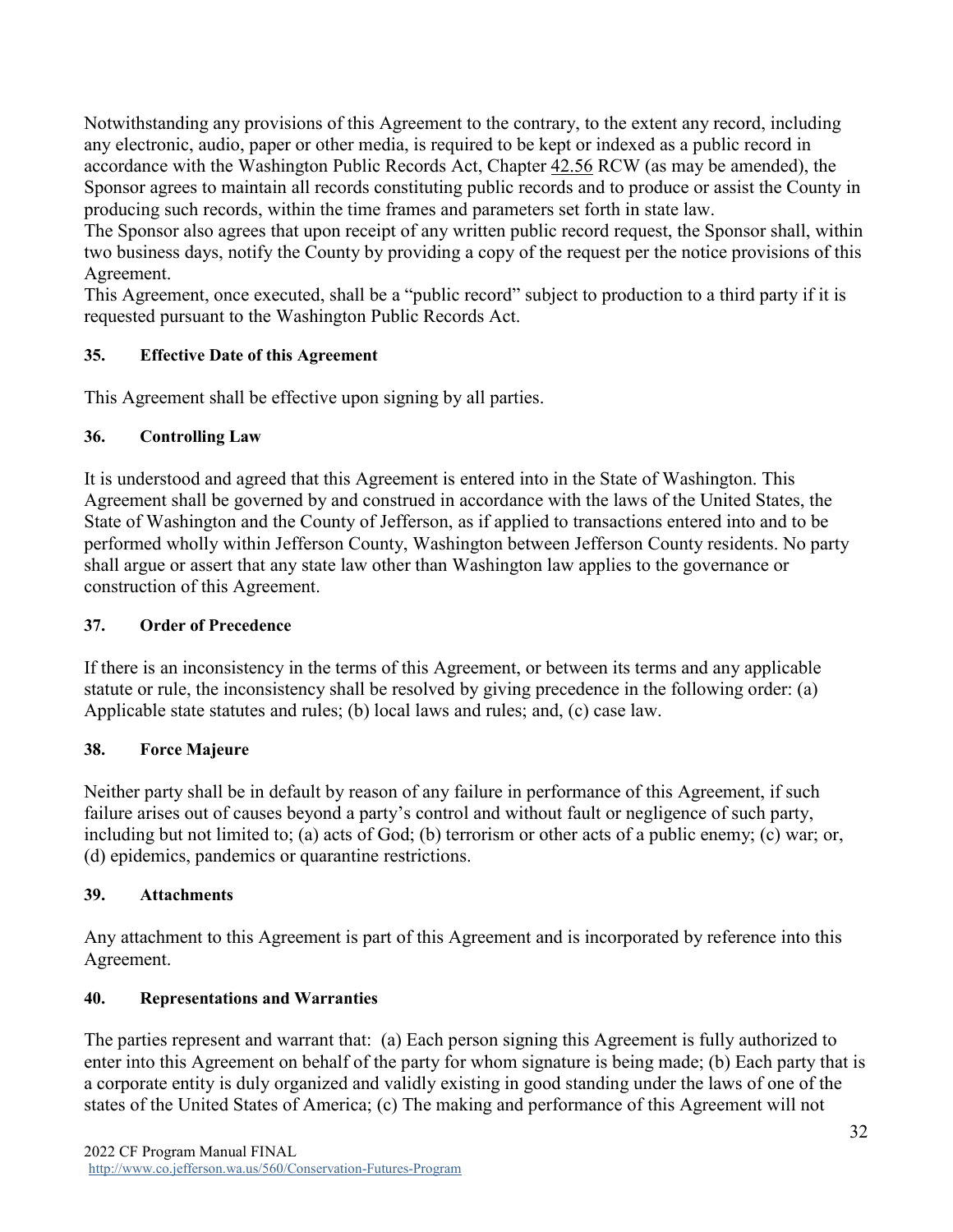violate any provision of law or of any party's articles of incorporation, charter, or by-laws; (d) Each corporate party has taken all necessary corporate and internal legal actions to duly approve the making and performance of this Agreement and that no further corporate or other internal approval is necessary; and, (e) Each party has read this Agreement in its entirety and know the contents of this Agreement, that the terms of this Agreement are contractual and not merely recitals, and that they have signed this Agreement, having obtained the advice of legal counsel.

**DATED** this **a day** of **. . 20** . **(SIGNATURES FOLLOW ON THE NEXT PAGE)**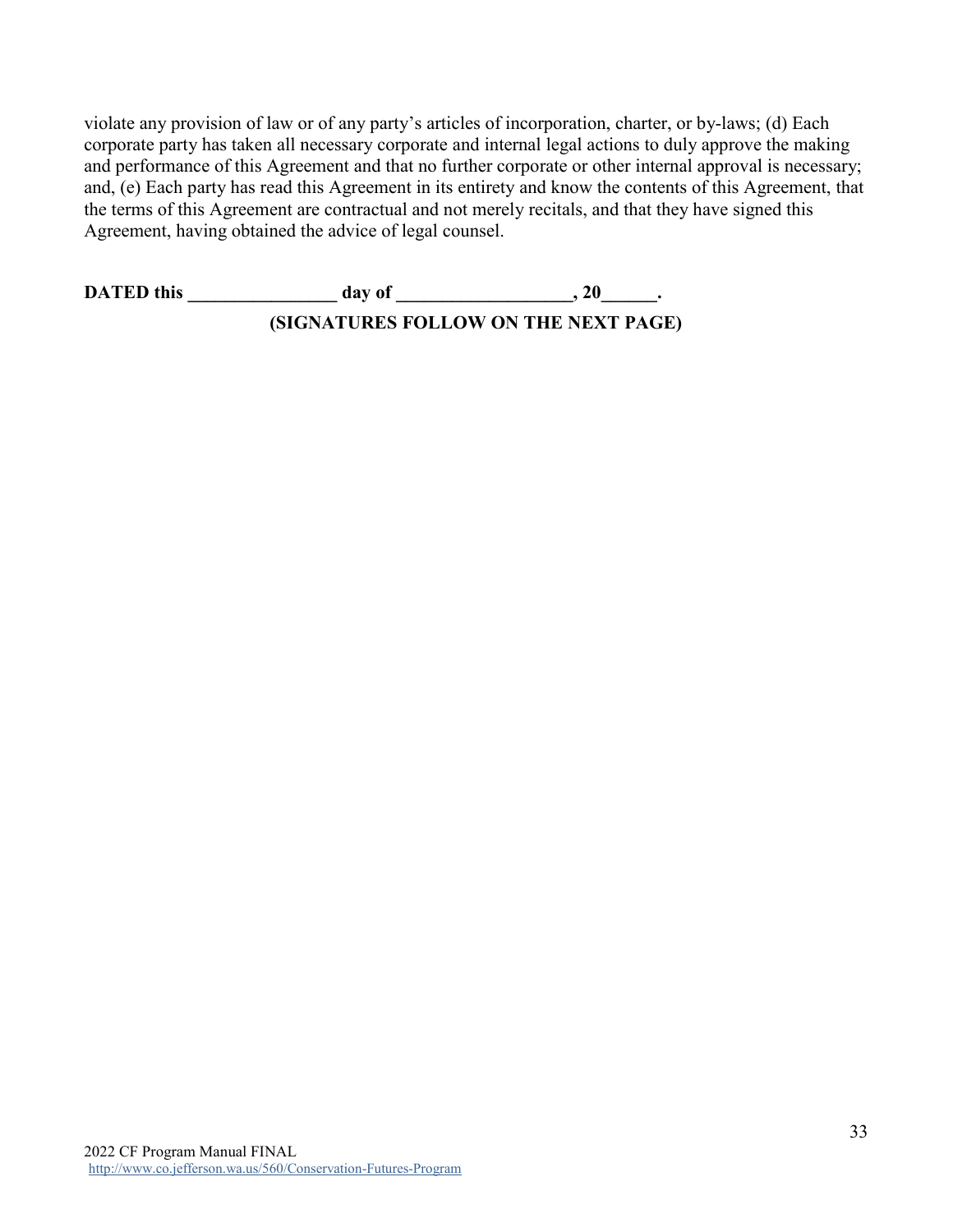### **JEFFERSON COUNTY WASHINGTON**

[**NAME**]

Board of County Commissioners Jefferson County, Washington

By:  $\frac{y}{y}$ 

Heidi Eisenhour Date

By: \_\_\_\_\_\_\_\_\_\_\_\_\_\_\_\_\_\_\_\_\_\_\_\_\_\_\_\_\_\_\_\_\_\_

Greg Brotherton, Commissioner Date

By: \_\_\_\_\_\_\_\_\_\_\_\_\_\_\_\_\_\_\_\_\_\_\_\_\_\_\_\_\_\_\_\_\_\_

Kate Dean, Commissioner Date

SEAL:

ATTEST:

 $\mathcal{L}_\text{max}$  , and the set of the set of the set of the set of the set of the set of the set of the set of the set of the set of the set of the set of the set of the set of the set of the set of the set of the set of the Carolyn Galloway Date Clerk of the Board

Approved as to form only:

 $\mathcal{L}=\{1,2,3,4,5\}$ Philip C. Hunsucker Date Chief Civil Deputy Prosecuting Attorney

By: $\Box$  Signature Name: \_\_\_\_\_\_\_\_\_\_\_\_\_\_\_\_\_\_\_\_\_\_\_\_\_ Title: \_\_\_\_\_\_\_\_\_\_\_\_\_\_\_\_\_\_\_\_\_\_\_\_\_\_

Date: \_\_\_\_\_\_\_\_\_\_\_\_\_\_\_\_\_\_\_\_\_\_\_\_\_\_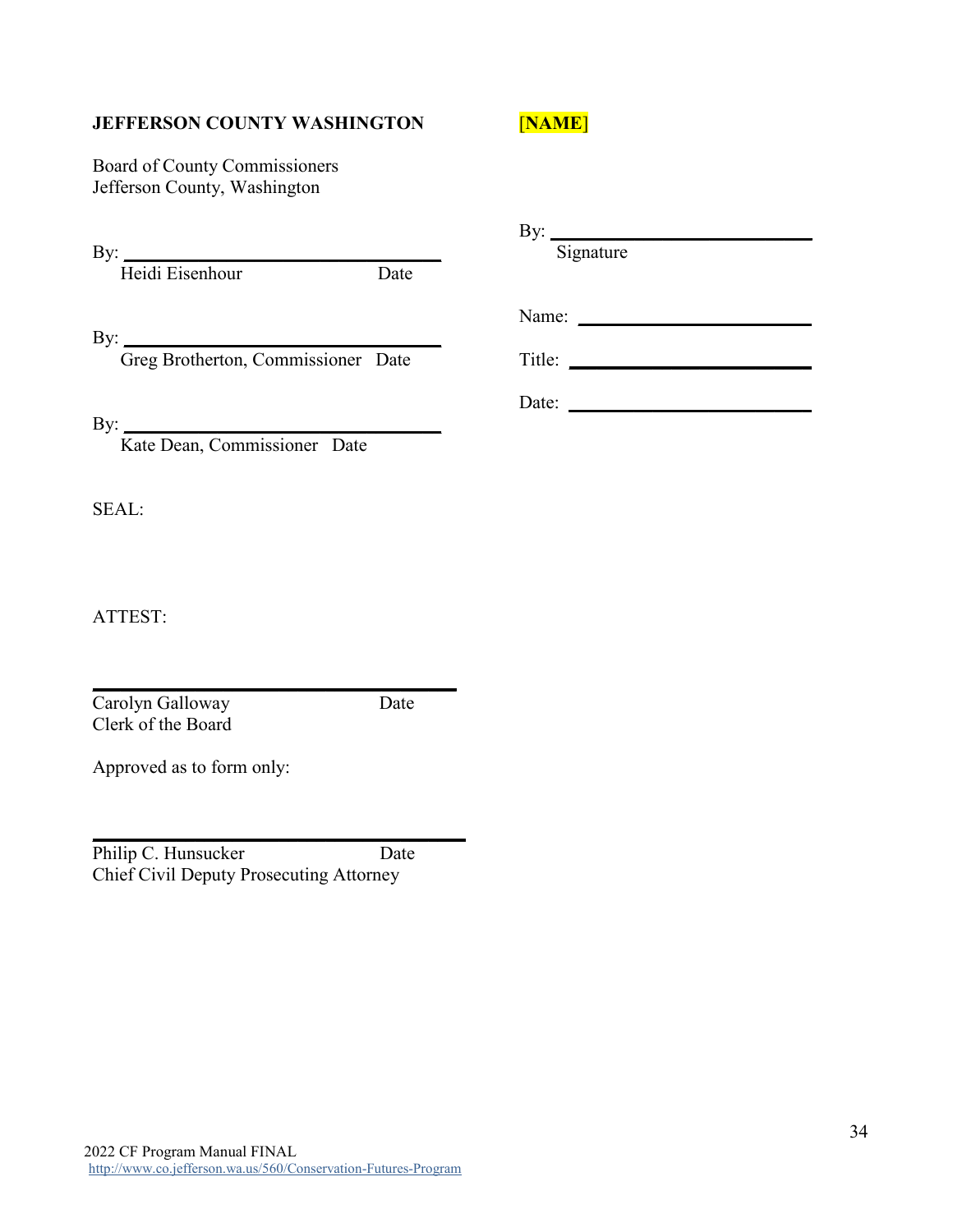# **APPENDIX A**

# **Scope of Work**

[NAME], as project sponsor "Sponsor," shall perform the following tasks in order to implement the **[NAME]** Project:

# **Task 1: Acquire Matching Contribution**

Sponsor shall secure the necessary matching contribution of no less than seventy-nice percent  $(\overline{[AMOUNT]}\%)$  of the total project cost. The match must be in an eligible form consistent with JCC [3.08.030\(5\).](https://www.codepublishing.com/WA/JeffersonCounty/#!/JeffersonCounty03/JeffersonCounty0308.html)

**Deliverable 1a:** Matching contribution(s) of no less than  $\overline{[AMOUNT]}$ % of the total project cost.

# **Task 2: Acquire Grant Deed of Conservation Easement**

Sponsor shall acquire a grant deed of conservation easement on the subject property, APN#(s)  $\sqrt{APN}$ NUMBERS] that incorporates approved Conservation Futures Program language, including the language in item "C" of this Agreement.

**Deliverable 2a:** Final draft grant deed of conservation easement

**Deliverable 2b:** Qualifying appraisal and estimated settlement statement (HUD-1)

**Deliverable 2c:** Recorded grant of conservation easement deed

# **Task 3: Stewardship Plan**

Sponsor shall provide a plan for stewardship **Deliverable 3a:** Electronic copy of stewardship plan

# **Task 4: Annual Reporting**

Sponsor shall monitor and report on the property as described in item "D" of this Agreement and submit required reports to the Conservation Futures Citizen Oversight Committee (through staff) in the format provided for each year that it is required.

**Deliverable 4a:** Completed annual reports.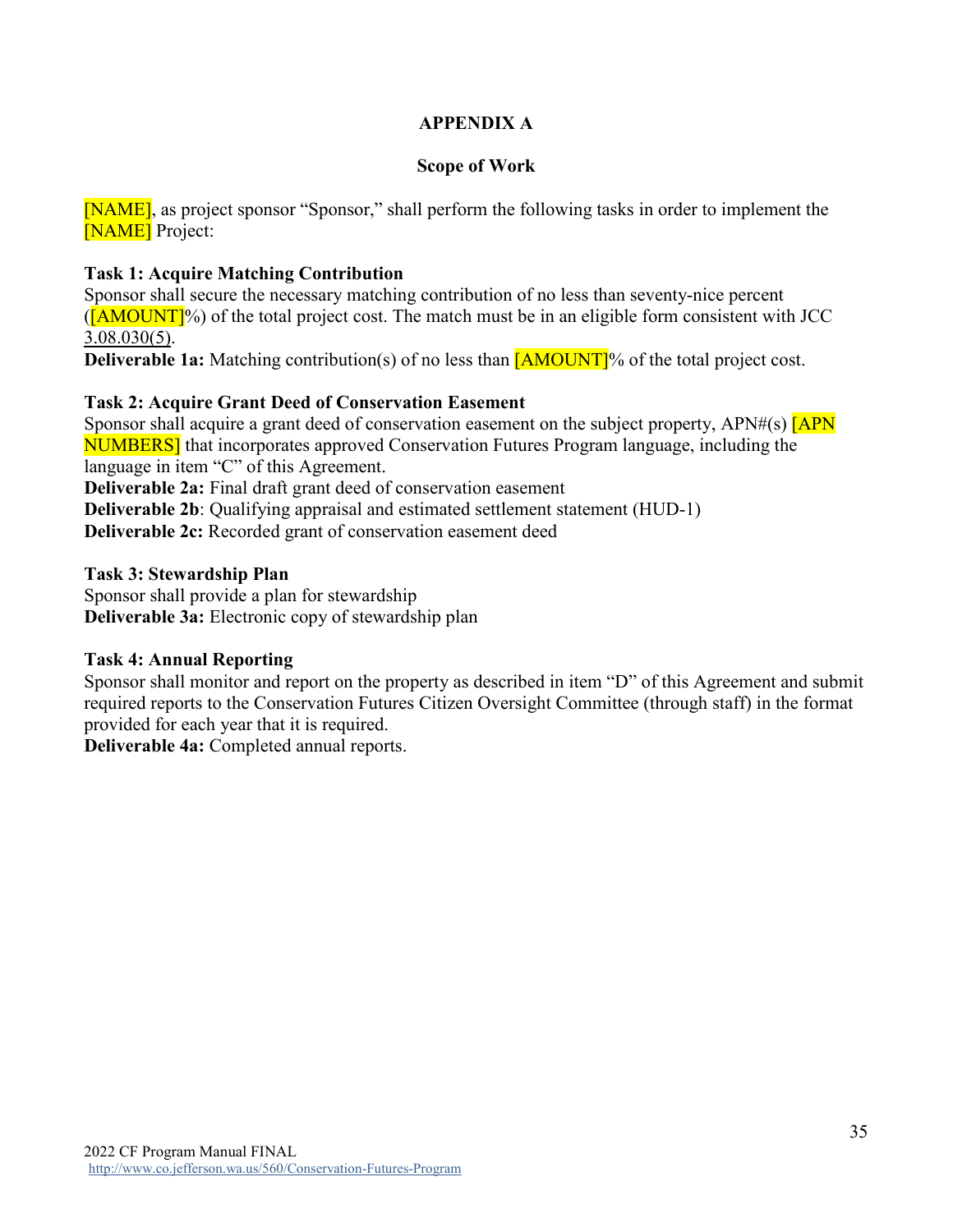**Exhibit A** Grant Deed of Conservation Easement

#### **Exhibit B**

202x Conservation Futures [PROJECT] Application

**Exhibit C** 202x Conservation Futures Program Manual

# **Exhibit D**

Resolution No. [NUMBER]

End Conservation Easement Informational Template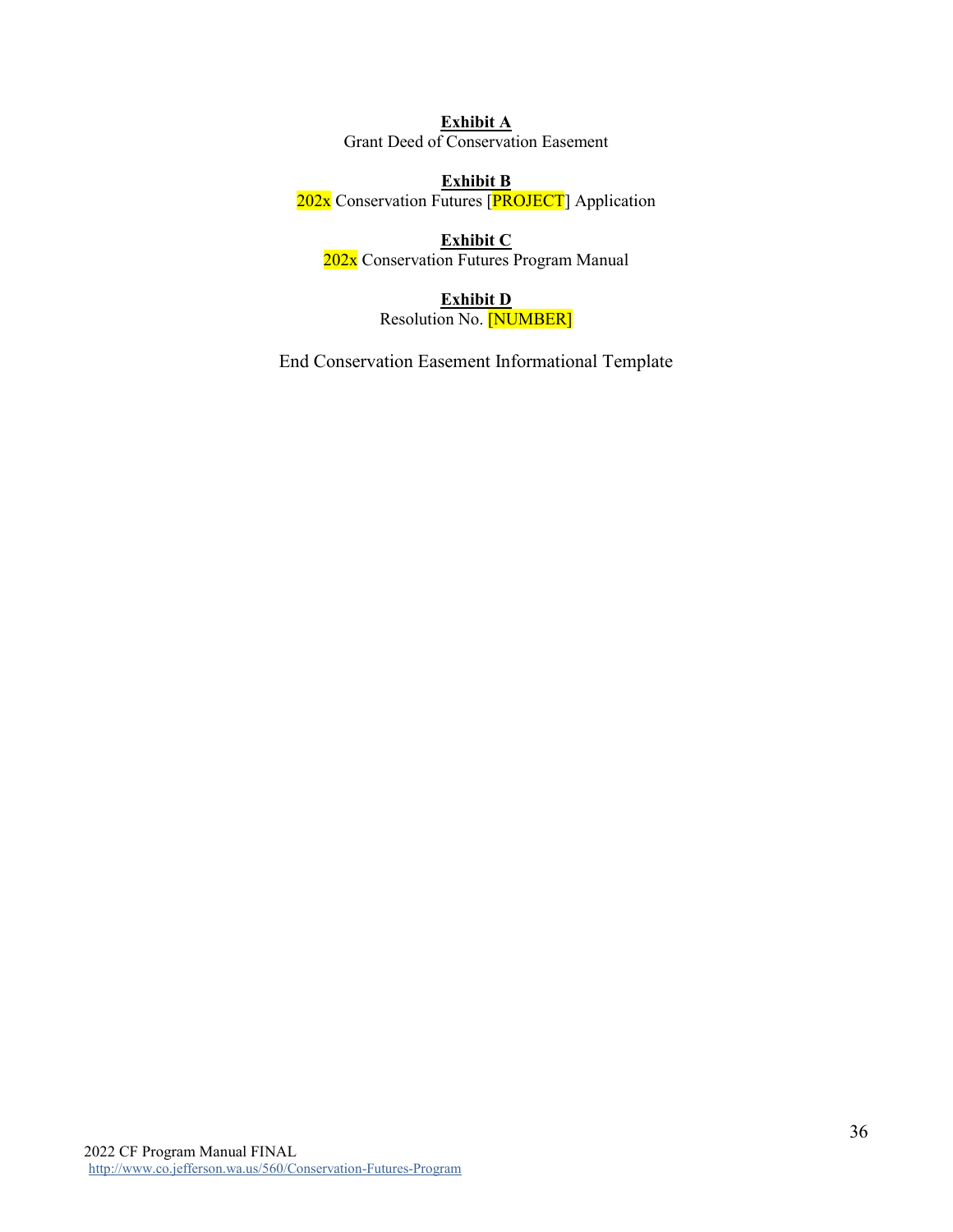**Appendix B APPROVED PROJECTS MAP**